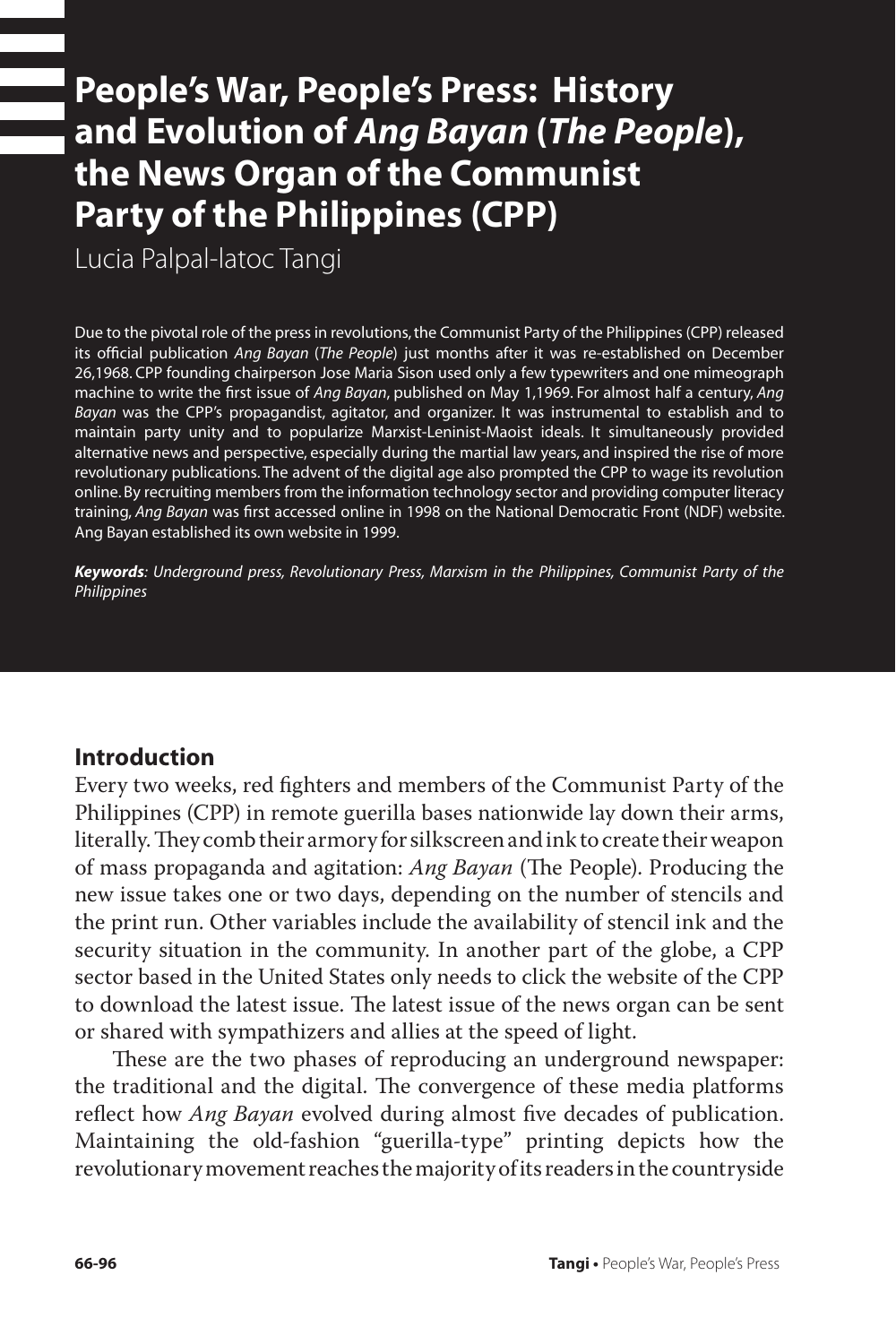who have no access to electricity, let alone the internet. The movement also reaches its growing recruits and allies among professionals, students, and overseas Filipinos. Published biweekly and originally written in Filipino and English, *Ang Bayan*, is also translated in Hiligaynon, Cebuano and Ilocano.

*Ang Bayan* chronicles the victories and challenges of the Marxist-Lenninist-Maoist movement in the Philippines, including the history of the party from a handful of young Marxists to several thousand members. It also documented the rise of new revolutionaries from different sectors: teachers, government employees, artists, religious, women, and the youth. It voiced the people's cry for genuine land reform, higher wages, better working and living conditions, justice, and a lasting peace.

*Ang Bayan* has also survived various challenges during its almost five decades of publication. The repressive years of Martial Law made printing and circulation difficult because of security risks. The change in editors following the arrest of top CPP leaders also led to changes in the journalistic style. The publication survived the tactical errors, political blunders, and purging operations of the revolutionary movement.

This study traces the history of a newspaper that has served as the voice of revolutionaries when mainstream publications were censored. Underground publications have been conspicuously invisible in literature on the press after the Period of Liberation. This study also highlights the contributions of a newspaper to the people's war.

#### **Methodology**

Due to the security risks of conducting face-to-face interviews, the main research method used in this study was the online structured interview. Founding chairman of the CPP Jose Maria Sison, who is now based in the Netherlands, was interviewed online. The CPP Information Bureau based in Metro Manila was also interviewed online. Former National Democratic Front Peace Negotiator Carolina Malay also shared her experiences as former writer and editor of *Ang Bayan* through an online interview.

The study also includes reviews of the original copies of *Ang Bayan*. The original mimeographed issues of *Ang Bayan* were hardly readable and several issues produced during Martial Law were confiscated and lost during military raids of safe houses following the arrests of CPP leaders. CPP members, who wanted to avoid being caught with subversive documents, burned other copies. The copies that managed to survive Martial Law did not survive Typhoon Ondoy in 2009.

Party documents and directives were also reviewed for this article. Majority of the important CPP documents are now available online.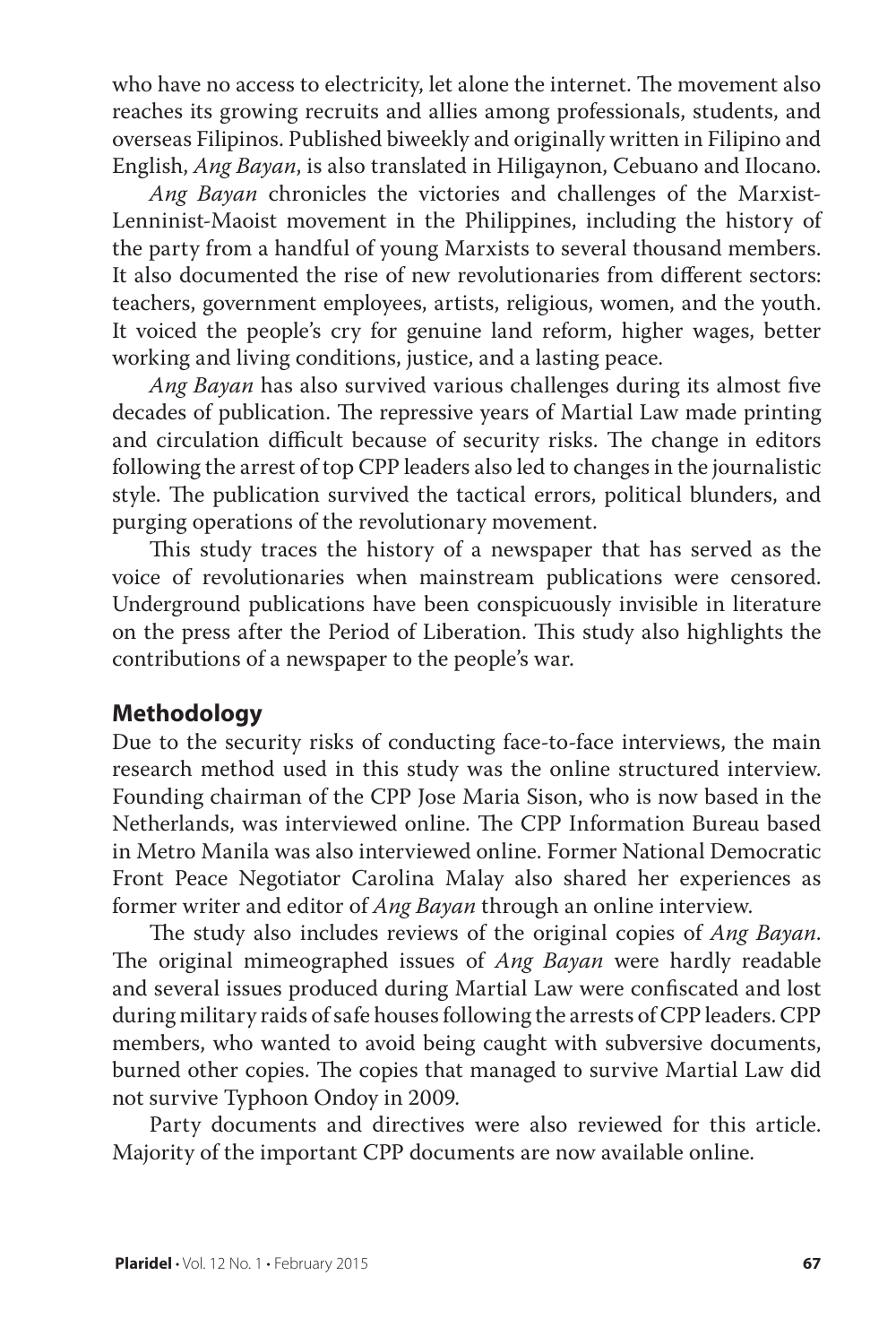## **Birth of Ang Bayan**

Jose Maria Sison or "Joma" was a graduate student and an instructor at the University of the Philippines, Diliman, when he joined the *Partido Komunista ng Pilipinas* (PKP) [Communist Party of the Philippines] in December 1962 upon the invitation of then PKP general secretary Jesus Lava. At that time, the party was so small it could not yet establish a single branch. At the age of 23, Sison joined a five-man executive committee tasked to revive the party. They were also responsible for the youth movement, providing refresher courses for senior workers and peasant farmers. Sison used the nom de guerre Amado Guerrero [Beloved Warrior] and founded the *Kabataan Makabayan* [Patriotic Youth], the youth organization involved in the First Quarter Storm and the Diliman Commune in the 1970s. Sharp ideological divisions between Marxist-Leninists and the Lava revisionists prompted Sison and other proletarian revolutionaries to reestablish the CPP ("Interview with Com. Jose Sison," 2000).

On December 26, 1968, Sison launched the CPP, with himself as the founding chairperson under the guidance of the theory of Marxism-Leninism and following the general line of national democratic revolution. After three months, on March 29, 1969, the CPP established its military arm, the New People's Army, in the second district of Tarlac province. The NPA started with 60 fighters armed with 9 automatic rifles, 26 single-shot rifles, and handguns to defend a base of around 80,000 peasants (Liwanag, 1988).

Aside from the CPP's ideological and military needs, Sison also felt the urgency of producing propaganda to further the revolution. Together with the CPP Central Committee, he published a central organ for disseminating news, articles and documents.

> We considered it necessary to have a periodical for propagating our basic principles and program for a people's democratic revolution, for reporting the activities of the Party, the NDFP and the united front, for arousing, organizing and mobilizing the people and for exposing and opposing US domination and the local exploiting classes of big compradors and landlords. In the history of modern revolutions, bourgeois or proletarian, the periodical is a necessity (Sison, personal communication, April 7, 2015).

The maiden issue of *Ang Bayan* was published on May 1, 1969 in Central Luzon. Although no copy of the first issue is available in the Philippines, its format closely resembled the first few issues. The earliest design used the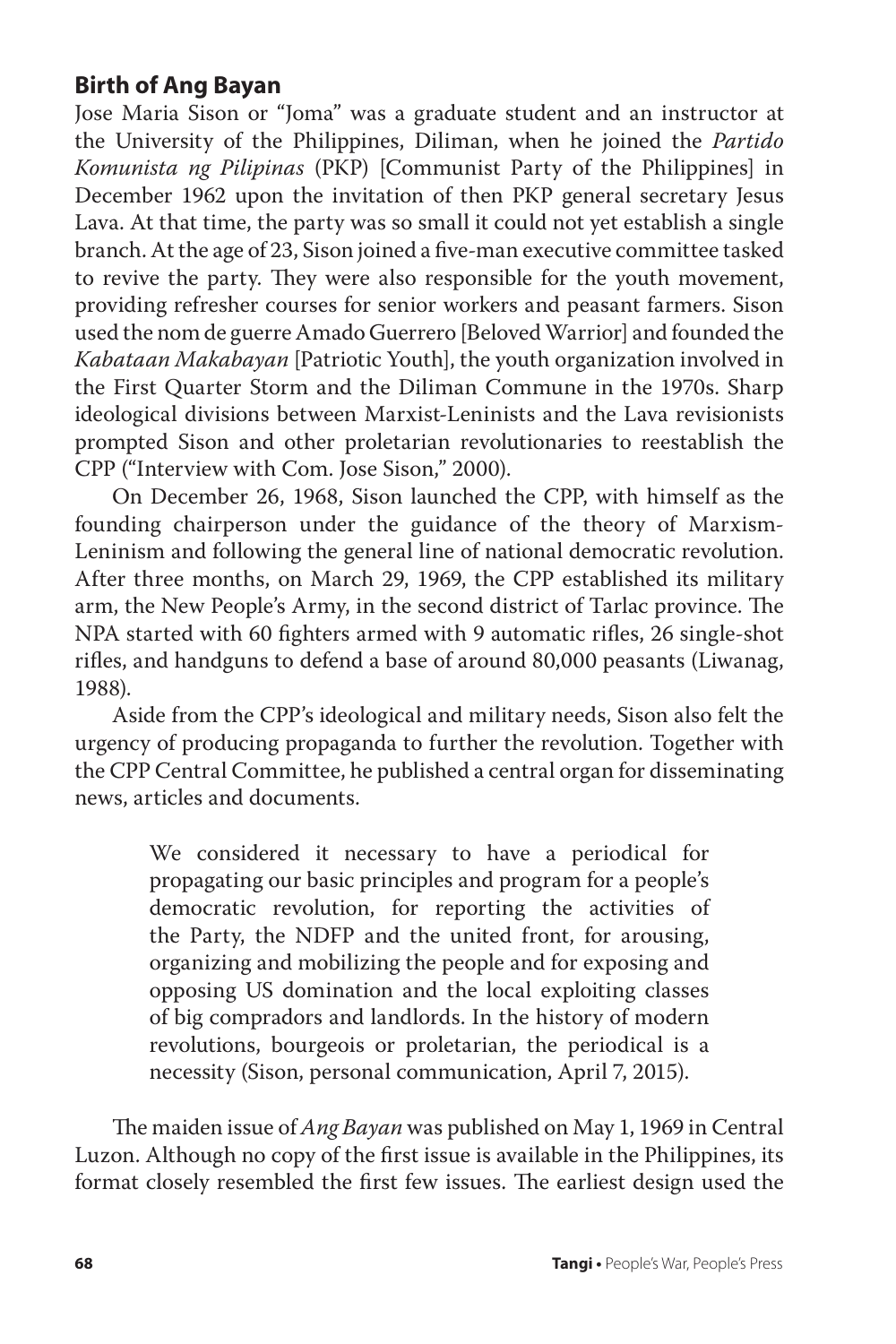hammer and sickle and riffle logo, and the slogan, "*Pahayangan ng Partido Komunista Ng Pilipinas Pinapatnubayan ng Kaisipang Mao Tsetung*." [New Organ of the Communist Party of the Philippines Guided by Mao Zedong Thought] Volume 1 number 2 was dated July 1, 1969 and Vol. 1 Number 3 was dated August 1, 1969. Printed using mimeograph machines and mimeograph paper, *Ang Bayan* had four major sections: the editorials, local news, international news, and CPP documents.

The editorial section contains a publication's stand on certain issues. Usually found inside the fold, newspapers rarely publish their editorial on the front page unless the issue or topic is extremely important. From its earliest days, *Ang Bayan* has always published its editorial on page one, occupying the first few pages depending on the length of the editorial. This practice continues today. This shows how the Central Committee wants its members to be informed about the party's stand on important issues. For instance in Vol. 1 Number 2, the editorial focused on the significance of the holding of the first Plenum of the CPP "under the supreme guidance of Mao Tsetung Thought" ("Intensify Party Rebuilding," 1969, p. 1).

"Intensify Party Rebuilding and the Armed Struggle"

The holding of the Plenum of the Central committee of the Communist Party of the Philippines for the first time not only since the Congress of the Re-Establishment , but since more than eighteen years ago is clearly a highly significant event indicative of the new vigorous forces of the people's democratic revolution now resurging.

However, what is most essentially significant about the First Plenum is that it is the concrete result of determined efforts by proletarian revolutionary (cadres) to integrate Marxism-Leninism-Mao Tsetung Thought the concrete practice of the Philippine Revolution. In this sense, the first Plenum of the Communist Party of the Philippines under the supreme guidance and inspiration of Mao Tsetung Thought is firmly in line with the Congress Re-Establishment of December 26,1968. (p. 1)

The local news section records the people's war and other important issues related to the anti-imperialist struggle. During *Ang Bayan*'s early issues, many of the local news stories were about military operations and the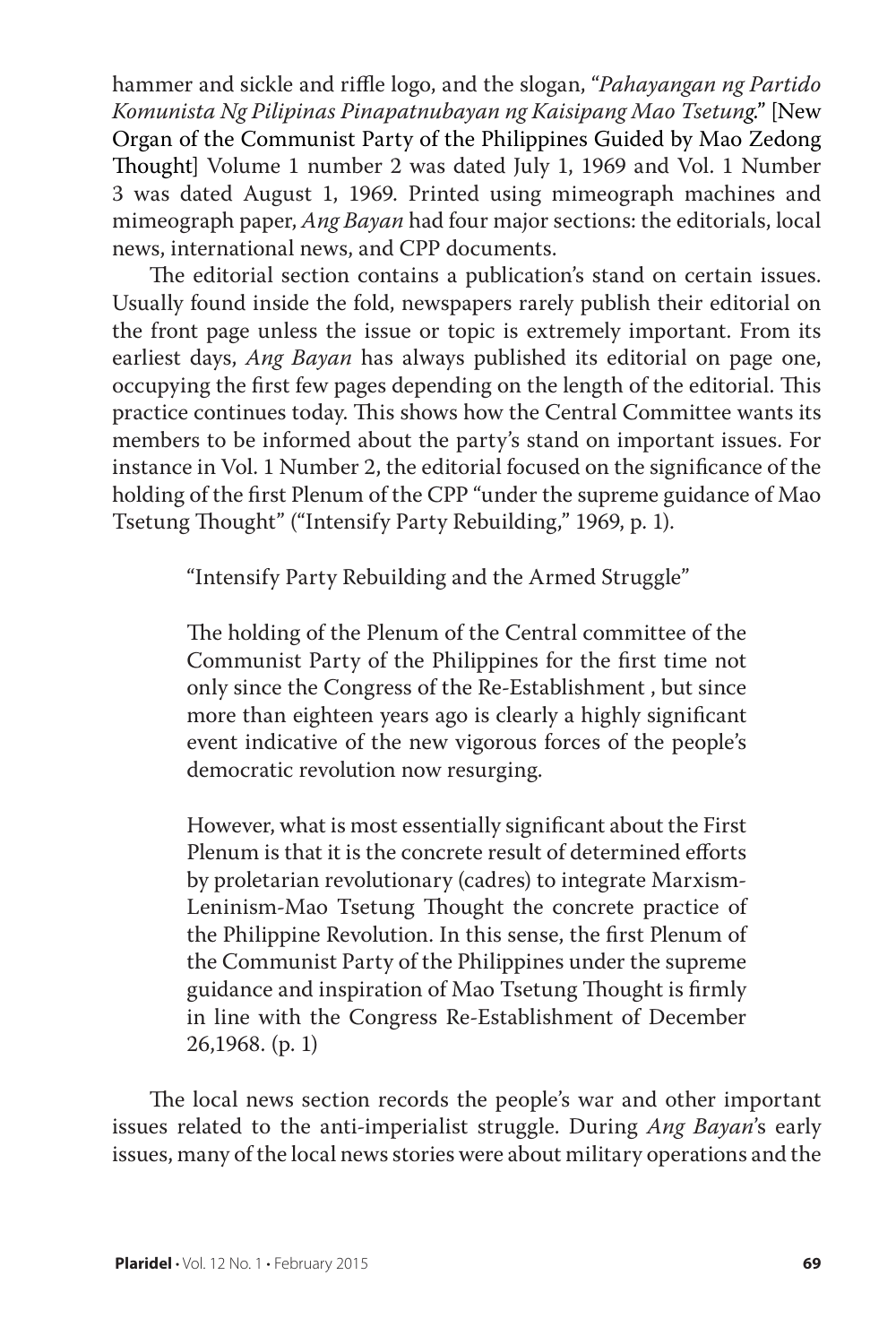victories of the CPP-NPA. Reports on crimes committed by US servicemen and US companies were also found in the local news section.

> "Marcos Puppet Administration condones Abuses in U.S. Military Bases"

> The puppetry of the Marcos administration, despite its protestations of initiating an "independent" foreign policy, is blatantly demonstrated by its condonation and approval of the absolute right of the U.S. imperialists to murder and exploit Filipino workers in the U.S. military bases.

> A Filipino workers, Clicorio Amor, was murdered on June 10 by the U.S. imperialists inside the Subic Naval Base. Until now, the Marcos administration has not taken any step in defense of a Filipino citizen. Instead it has merely issued press statements affirming the "right" of U.S. base authorities to investigate and try the murder case under the unjust U.S.-RP Military Bases Agreement. ("Marcos Puppet Administration," 1969, p. 9)

*Ang Bayan*'s international section was comprehensive during its first few years. Among its favorite subjects were developments in the Soviet Union, China, Vietnam, and Cuba. Developments in Marxist movements in various parts of the globe were also covered in the international section. The second issue of the publication featured 10 international news articles and occupied nine pages. The articles included, "Thai People's Liberation Army Grows Rapidly," "Crisis for U.S. and British Imperialism in Malaya," and "Palestinian People's Struggle Advances."

The documents section was reserved for important CPP documents and policy directives. Most of such documents are long and theoretical. *Ang Bayan*'s first issue included the first three parts of the document, "Rectify Errors, Rebuild the Party," which was ratified by members during the CPP reestablishment on December 26,1968. The 39-page document is believed to have been penned solely by Guerrero (1969). According to the Brief Review of the Communist Party of the Philippines, in 1964, Guerrero proposed a summary of the Party's experience since 1930. He was eventually assigned by the PKP Executive Committee to write a general report, which he completed in 1966. However: Guerrero's report was suppressed until *Ang Bayan* provided a platform for its dissemination. Guerrero criticized PKP's ideological, political, organizational, and military errors and weaknesses.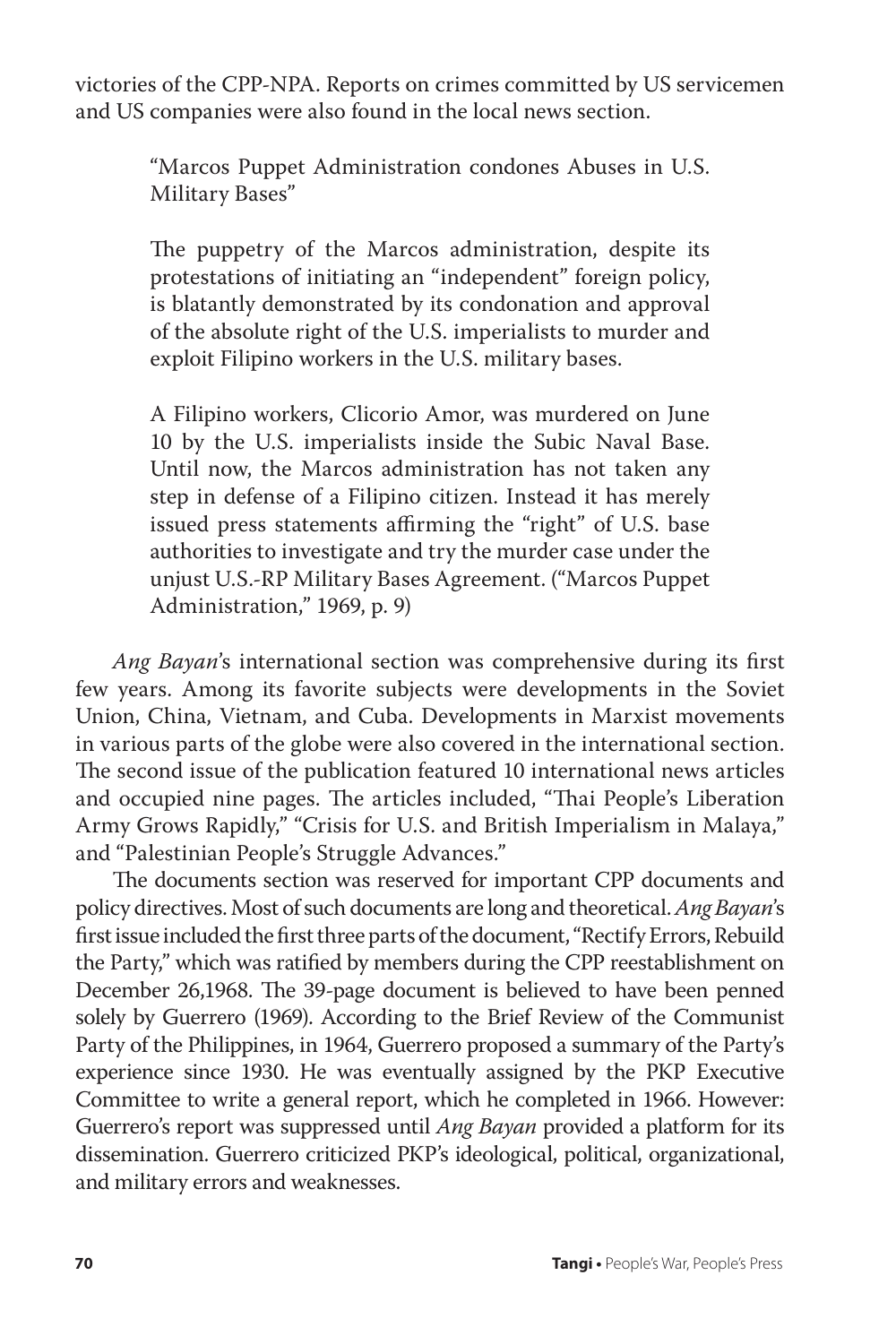Guerrero (1969) first claimed that Mao Zedong's thought, considered the purest application of Marxism-Leninism, serves as the supreme guide in analyzing and summarizing the experience of the CPP.

Next, Guerrero (1969) identified CPP's urgent task: to analyze its experiences as a Party in order to draw revolutionary lessons, identify errors and weaknesses, and rectify them. Only then can the Party strengthen and rebuild a revolutionary party guided by Mao Zedong thought.

Finally, Guerrero (1969) provides a concise history of the PKP from its founding on November 7, 1930 until its demise in the 1960s. Barely two years after its founding, the PKP and its mass organizations were outlawed by the Supreme Court, which resulted in the arrest and detention of leaders and sympathizers. The PKP merged with the Socialist Party (SP) in 1938. They built a massive base among peasants and agricultural workers in Central Luzon. During the Japanese occupation, on March 29, 1942, the PKP established the *Hukbong Bayan Laban sa mga Hapon* [People's Anti-Japanese Army] in Barrio San Lorenzo in Cabiao, Nueva Ecija. Betrayals and selfishness among key party leaders finally led to the collapse of the old CPP.

Sison was deeply involved in writing and editing news articles, essays, and editorials. He served as editor-in-chief of the political organ from 1969 to 1975. Despite his hectic schedule as chairperson of the revolutionary movement, Sison found time to write long articles and editorials.

> As editor-in-chief, I could schedule my stay with the AB staff or be anywhere and send my pieces by courier to the staff of *Ang Bayan* which was usually in tandem with the Central Publishing House (CPH) of the CPP. My circumstances were varied from month to month and from year to year and my schedule was hectic most of the time (Sison, personal communication, April 7, 2015).

During its first few years, CPH printed 500 to 1,000 copies of *Ang Bayan*. CPH eventually reduced the print run when stencil master copies increased. These stencil copies were distributed to the regions and reproduced using V-type silkscreen. As the party grew, the number of *Ang Bayan* copies also increased significantly.

The cost of operating the revolutionary paper was very minimal. The CPP Central Committee allotted modest amount of funds for the editorial staff and the publishing house. Writers and volunteers did not received only a subsistence allowance. Other essential expenses included mimeographing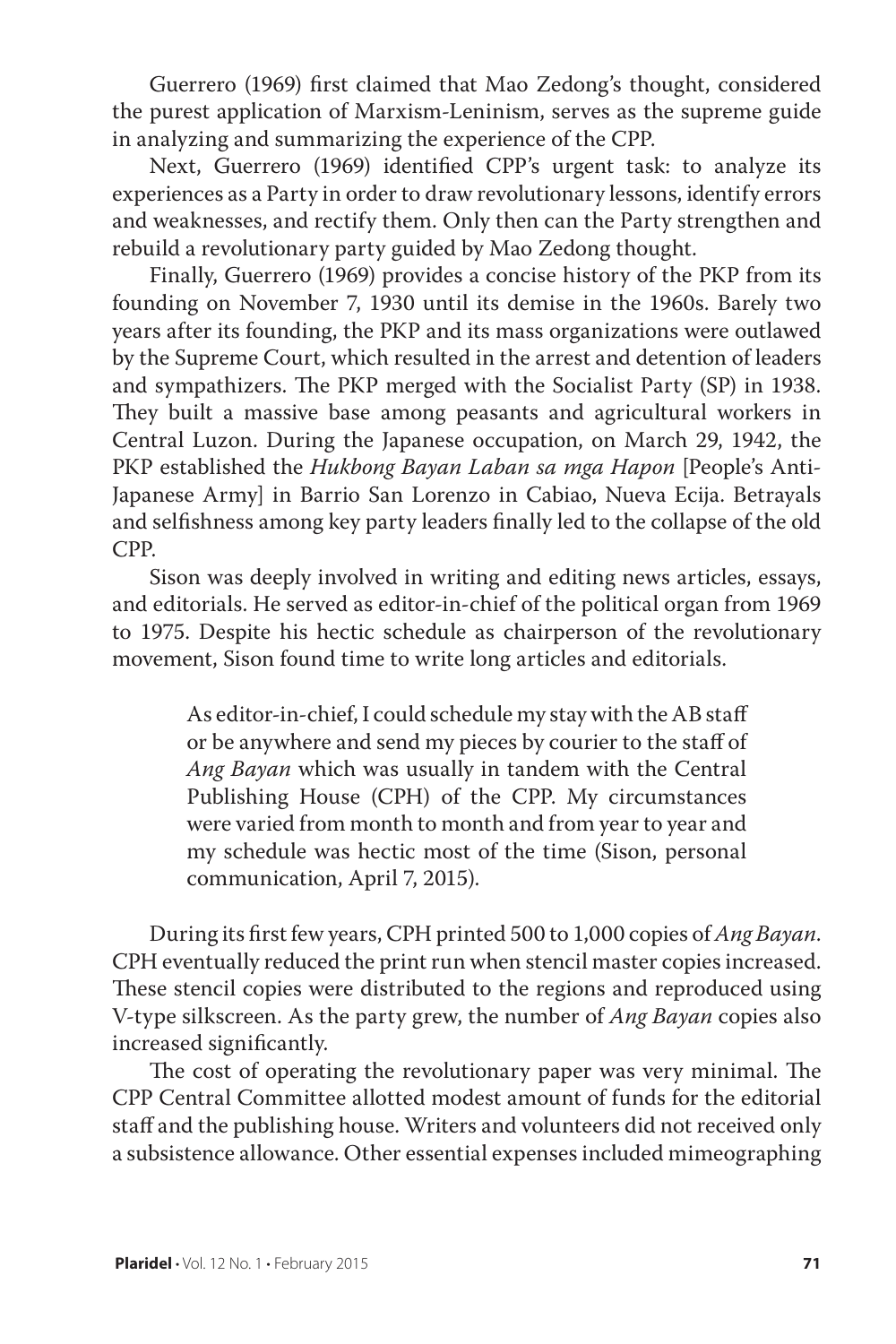machine, paper stencils, ink, and rent of the production house unless this was provided by a comrade or ally.

*Ang Bayan* was distributed in various parts of the country using the CPP's organizational structure. From the CPP Central Committee, copies were delivered to the CPP regional branches, in turn charged with distributing copies in the provincial level. "Party cadres gave copies by hand to key friends in the bourgeois opposition, universities, trade unions, government offices, professional groups, religious institutions and so on," Sison recalled (personal communication, April 7, 2015). Copies were also sent by Party members to their friends and relatives in the anti-Marcos struggle overseas. This explains how the only surviving copy of the maiden issue of *Ang Bayan* ended up at a university library in the United States.

## **Joma's Journalistic Style**

It is often said that the journalistic style and content of a newspaper reflects the personality of its editor-in-chief. Sison's writing and editing style were apparent in the central organ. From 1969 to 1972, *Ang Bayan* was more theoretical than simply a vehicle to deliver news because it published theoretical articles and documents. News articles and analyses were also titillating and replete with politically loaded terms. An example is this news article on the military victory of the NPA:

"New People's Army Scores Victories"

Every regular unit of the New People's Army in its respective local area of operation in Tarlac, Zambales, Nueva Ecija and Pampanga scored victories during the period of June 25 to July 25, consisting of the annihilation of uniformed troopers, "Monkees" and informers in groups ranging from two to seven.

During the same period, local regular units of the New People's Army eliminated four PC sergeants who had been acting as paymasters for informers at the barrio level and as extortion masterminds preying on the people in various occupations. In the course of its operations, the New People's Army captured a large number of arms and ammunitions.

In Zambales, a jeep load of reactionary puppet troopers, including an informer, was annihilated. Refusing to admit publicly the rapid expansion of the New People's Army, the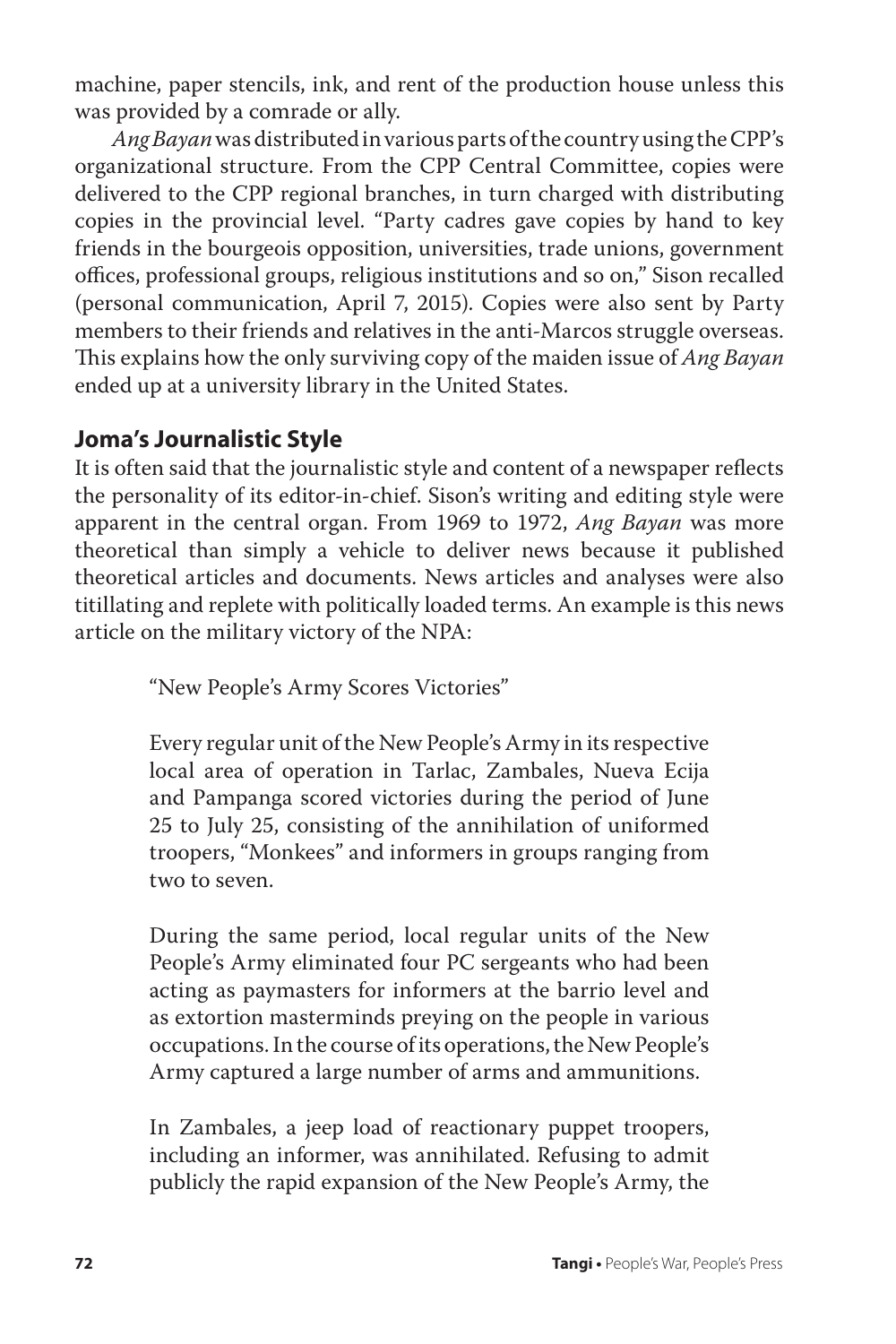reactionary military authorities did not allow the publication of the incident in the bourgeois press. ("New People's Army Scores Victories," 1969, p. 6. )

A news article in the third issue reports on a shooting incident where two US servicemen were killed and two others seriously wounded by NPA red fighters. The news article defied conventional rules in journalism. It also showed how an important story was suppressed by both local and US authorities. The article also reveals how the local press was used as an instrument to conceal the truth about the incident.

"New People's Army Punishes U.S. Imperialists"

On July 4, the New People's Army showed that U.S. military airmen could not just enjoy wine, women and song in Angeles without being punished for their crimes inside the U.S. military bases and for their wanton bombing raids on the Vietnamese people.

Despite the Saigon atmosphere in Angeles city, with the local puppet constabulary men and police tightly guarding the city especially its sin center in Balibago where U.S. airmen on R&R enjoy themselves at the expense of Filipino womanhood, the New People's Army penetrated enemy lines and shot four U.S. servicemen, killing two and wounding another two seriously. "

The people's armed unit that performed this patriotic task also managed to distribute leaflets with inscription, "37 Filipinos were murdered in U.S. military bases. From now on justice will be served" ("New People's Army Punishes US Imperialists," 1969, p. 7 ).

Journalists write news reports using the inverted pyramid style where the most important details or the climax of the story are in the lead paragraph and succeeding paragraphs elaborate. Neither article cited above followed the inverted pyramid style. Journalists also follow a stylebook, a style guide to writing, spelling, and abbreviation. Neither article followed any stylebook. For instance, the New People's Army can be spelled out on first mention but the abbreviation NPA can be used in subsequent mention. Journalists prefer short sentences and paragraphs in writing news stories.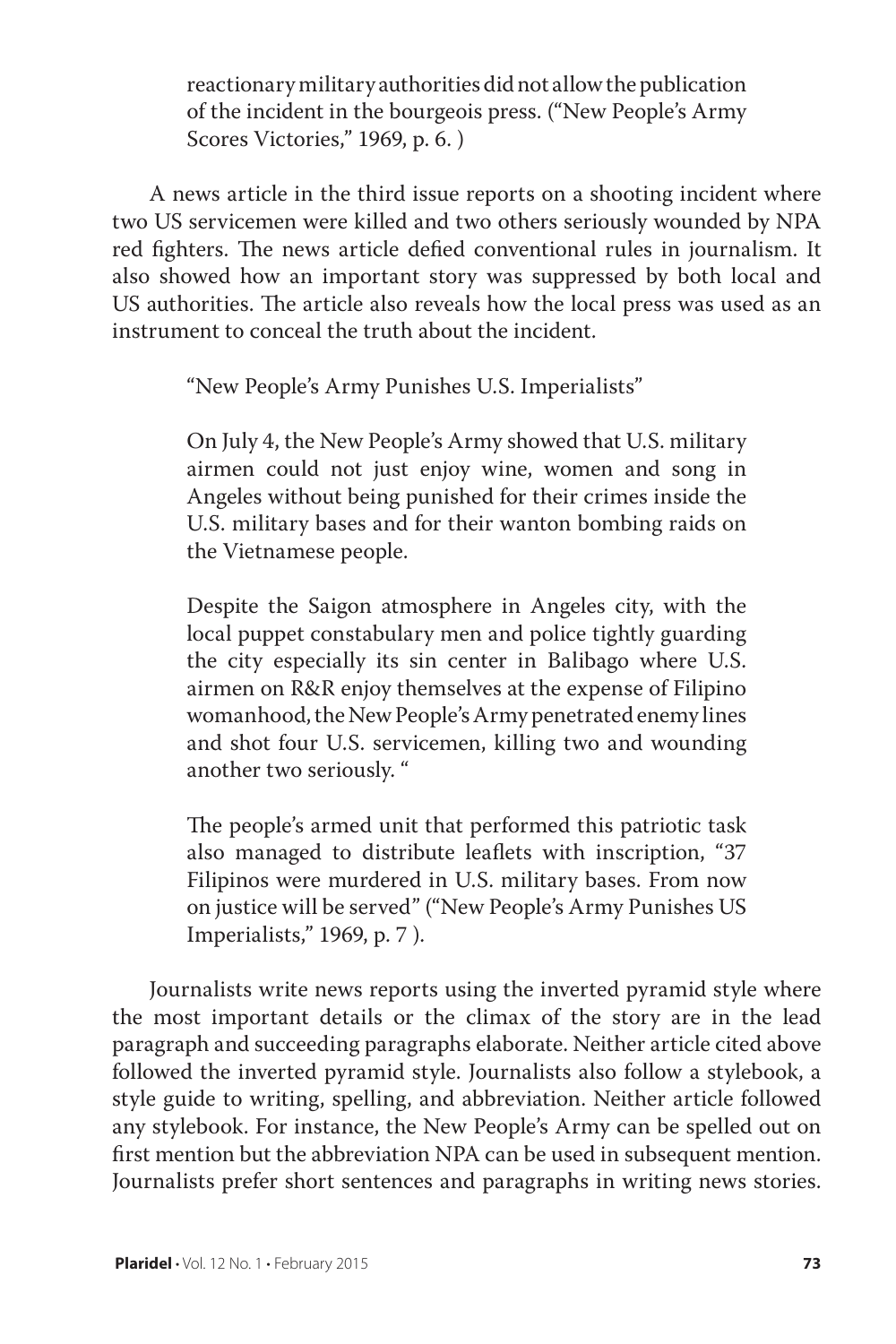The ideal length of a lead is between 20 to 30 words. The lead of the first article on NPA's victory in Central Luzon contains 50 words, while the lead of the news article on NPA's killing American troops contains 43 words. Journalists are required to get their information or data from reliable sources or official documents to ensure accuracy. Both articles only relied on secondary sources and on personal observation and opinion. There are no direct quotes from police investigators or public officials.

As part of ethics, journalists are required to provide facts when writing news articles. Reporters are discouraged from "editorializing" or interpreting events. This practice ensures fairness and objectivity. Both articles cited above defied this ethical consideration. The first article described PC sergeants eliminated as those "who had been acting as paymasters for informers" and as "extortion masterminds" ("New People's Army Scores Victories," 1969, p. 6). The second article stated that the US servicemen were killed as punishment for their crimes inside the U.S. military bases and for bombing raids in Vietnam. Opinions about the PC sergeants and U.S. servicemen would have been removed during the editing process.

Under Sison, *Ang Bayan* emphasized international solidarity. Several articles and analyses on the Marxist movement worldwide were included. For instance, *Ang Bayan* released a special issue dated January 28,1973 to celebrate the end of the Vietnam War on January 27, 1973:

> By virtue of their resolute revolutionary struggle, the Vietnamese people have effectively and victoriously asserted their right to self-determination. They have waged the most heroic battles and made the most astounding sacrifices in fighting for their noble cause of liberating the south, defending the north and reunifying their great Fatherland. ("Statement of the Communist Party of the Philippines on the Agreement Ending the War and Restoring Peace in Vietnam," 1973, p. 1)

Although Zumel, Sison's successor, also included short news articles on international news, they were not as extensive and as numerous as those Sison published. Zumel focused instead on international events such as the assassination of Indira Gandhi on October 31,1984 ("Gandhi," 1984, p. 22); and the Union Carbide accident in Bhopal, India in December 1984 that killed 2,500 people and injured 125,000 ("India," 1984, p. 19).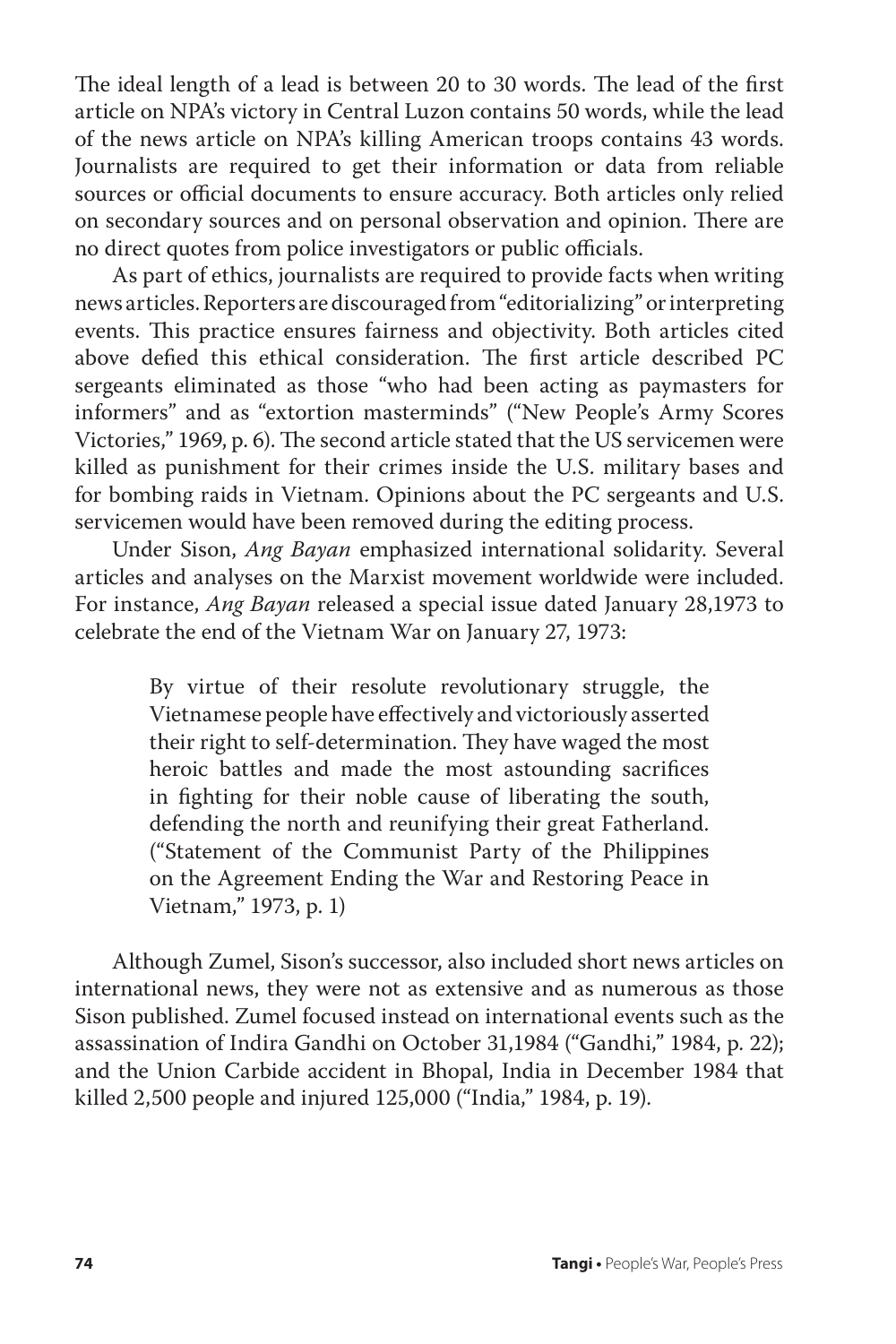## **Martial law and the underground press**

The declaration of Martial Law on September 21, 1972 dealt a major blow to the mainstream press and underground publication. Journalists and publishers were arrested following the declaration of Martial Law. Many journalists also joined the revolutionary movement. President Marcos issued Presidential Decree No. 36 on November 2, 1972, which censored radio and telecommunication organizations, prohibited the creation of the Mass Media Council, and imposed new rules and regulations on the operation of mass media. Marcos justified the control by proclaiming that media "have been used for the conspiracy against the Government and have taken part in that conspiracy…by directly giving aid and comfort to the forces of insurgency and subversion seeking to overthrow the Government by organized violence" (P.D. No. 36, 1972).

Presidential Decree No. 140 issued on March 2,1973 had a more direct impact on the circulation of *Ang Bayan*. The decree required all owners or operators of photocopying machines and equipment to register with the Philippine Constabulary. Marcos justified the regulation on copying machines because it was used "for the production of subversive propaganda materials" (P.D. 140, 1973).

While *Ang Bayan* managed to produce special issues on Martial Law in October and November 1972, there were few issues of the revolutionary newspaper during the first years of the dictatorship. Members of the Executive Committee were involved in the revolutionary movement, so printing and circulating copies of the newspaper became difficult because of militarization. Since *Ang Bayan* was considered a "subversive document," mere possession could be used as damning evidence for conviction as a subversive. To avoid being caught, members buried their copies after reading. One former member said she hid her copies in the ceiling.

Sison's arrest on November 9, 1977 was also a major development in the history of *Ang Bayan*. Sison was captured by combined forces of the military and then constabulary in Barrio Pagdalagan del Norte in San Fernando, La Union (Sison, personal communication April 7, 2015). He was in a transit house waiting for transport to another region when the raid occurred. The CPP founder was under maximum security detention and subject to various forms of physical and psychological torture until March 5, 1986 ("Interview with Com, Jose Maria Sison," 2000).

Sison recalled that his torturers tried to extract information from him regarding *Ang Bayan*: "The enemy tortured me but could not force me to reveal the location of the AB. Thus, the AB personnel and equipment were intact" (personal communication, April 7,2015), he said. In an interview with People's March (2000), a publication by Indian revolutionaries, Sison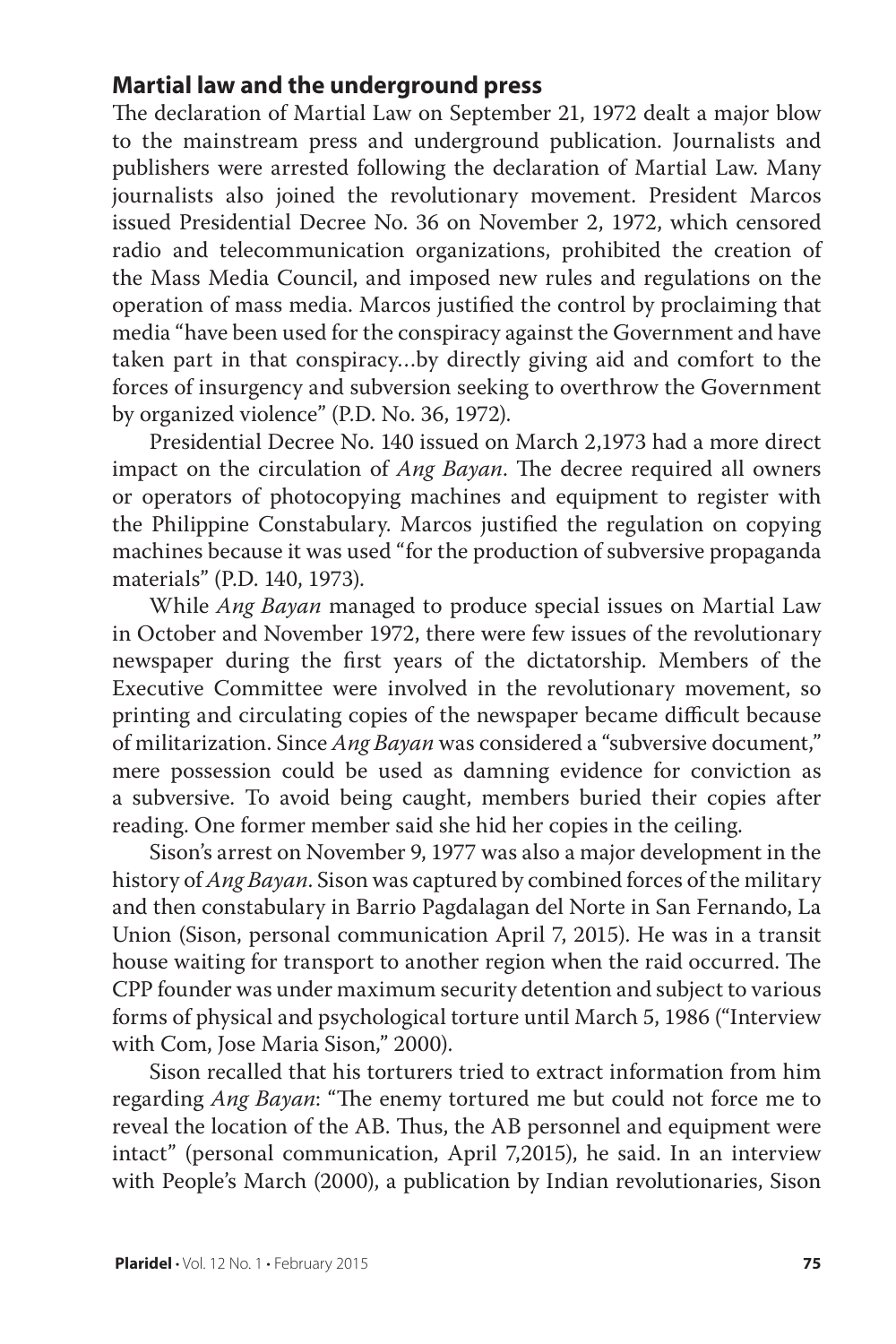endured punches and water poured into his nostrils under the hands of the enemy. The worst psychological torture that he received was when he was chained to a cot in a small cell. He was in solitary confinement for five years. Since Antonio Zumel was editor-in-chief since 1976, *Ang Bayan* did not suffer any major setback following Sison's arrest: "My detention did not adversely affect the publication of AB, except probably for a few months, when the AB had to adjust its personnel and situation" (personal communication, April 7, 2015), he said.

#### **Period of Reform Under Zumel**

In 1976, Sison ceded the editorship of *Ang Bayan* to Antonio Zumel, a veteran journalist and organizer. Although his work with *Ang Bayan* was greatly reduced with Zumel's appointment, Sison continued to play a key role in the publication as its political director.

Zumel started as a copy boy for the *Philippine Herald*, eventually working his way up to sports editor. After 16 years, he was pirated by the *Manila Bulletin*. Because of his involvement in organizing journalists and press workers, he became the president of the National Press Club from 1969 to 1971. He went underground with the declaration of Martial Law in September 1972.

With 18 years of experience in journalism under his belt, Zumel introduced various reforms to improve the underground publication. First, he expanded the editorial staff and recruited former journalists, including Carolina Malay who worked for Manila Times before she went underground after the declaration of Martial Law. Malay was part of *Ang Bayan* staff from 1976 to 1984.

> It was indeed about this time (after 1976) that the newlyconstituted AB collective decided to orient the publication towards more news and features, specifically targeted to meet the information needs of revolutionary cadres at the district level. This would enable them to analyze events and developments for themselves. The reorientation was approved by the party leadership. (Malay, personal communication, May 19, 2015)

In the late 1970s, the CPP released a document titled, "Some Proposals for the Political Line of our Mass Newspapers." The 20-page document detailed the proper application in newspaper work of the Maoist mass line, "from the masses, to the masses." The document was released after members noted shortcomings in the style and policies and production of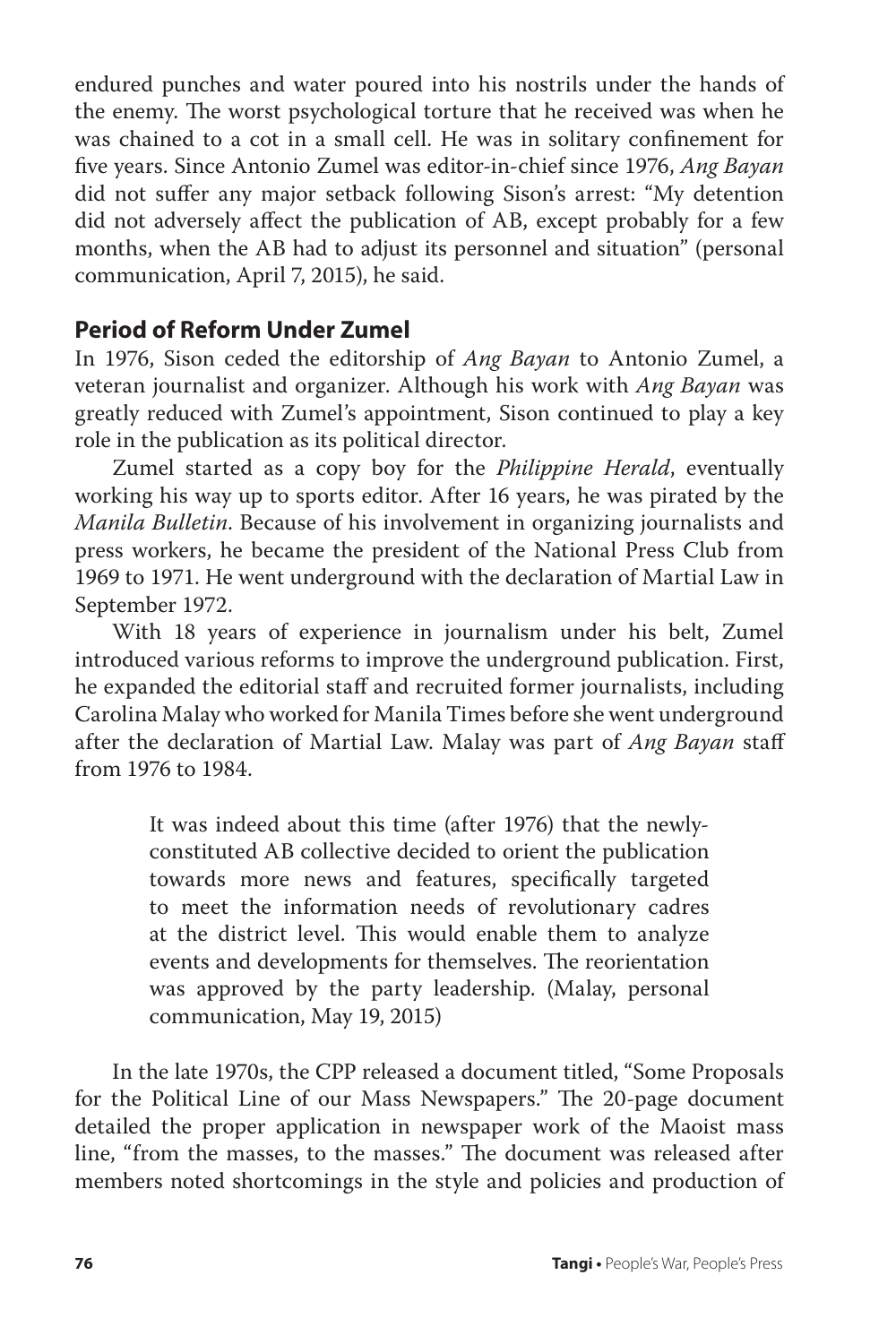certain revolutionary publications, including *Ang Bayan* ("Some Proposals for the Political Line of Our Mass Newspapers title of document," n.d.).

> We are raising the problem of the mass line as the key question in improving our work. On the basis of our serious study and application of the mass line, we should gauge our achievements and shortcomings in the field of newspapers and proceed to implement the lessons derived from such study. the document said. (p. 11)

The document criticized the theoretical and lengthy discussions on imperialism, feudalism, fascism, state and revolution: "The approach is frequently general, proceeding from a high level of abstraction" ("Some Proposals for the Political Line," n.d., p. 4) the document stated. To address this issue, the document suggested that newspapers must provide specific examples of the theoretical concepts based on the rich experiences of the masses: "Abstraction must give way to concreteness" (p. 4).

The document also proposed that revolutionary publications must expose the plight of the masses instead of calling to action: "Exposure is the correct way of impelling collective action. We arouse and mobilize the people by increasing their awareness of their exploited and abused plight and by deepening their understanding of their problems and their weapons for combating these problems" ("Some Proposals for the Political Line," n.d. p. 6). Instead of newspapers calling for "the masses must rise up and fight" (p. 6), publications must expose how the masses are exploited and abused.

The document also suggested that members conduct their own investigation before writing instead of depending on bourgeois press:

> Some comrades manufacture articles without bothering to rise from their seats to investigate. They depend on the very few facts that the initially hear or obtain and assume that their "correct political line" will make up for whatever shortcomings or inaccuracies that their article or news report may contain ("Some Proposals for the Political Line," n.d., p. 7)

Revolutionary writers must neither write about Medicare if they have not even read the Medicare Act nor write about the land reform policy if they have not read the Agricultural Land Reform Code: "No revolutionary writer should substitute his imagination for truth and genuine facts obtained after careful investigation" (p. 7).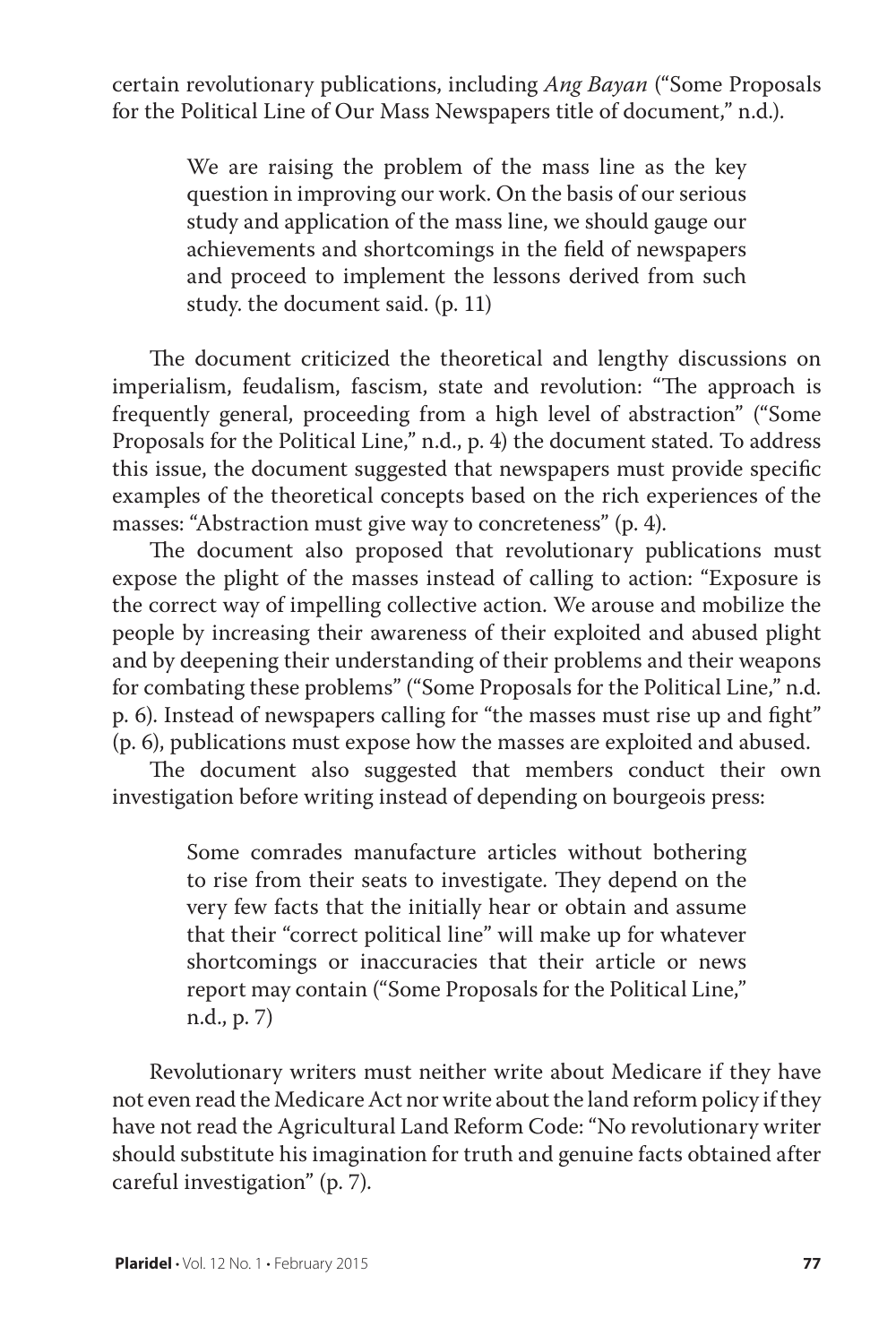The CPP document on proposed mass line in newspaper work is believed to have been approved by the Central Committee. The result was evident in the articles published by *Ang Bayan* in subsequent years. Revolutionary writers replaced the abstract and theoretical style in favor of a straightforward and concise style of reporting.

*Ang Bayan* underwent changes under Zumel. It was published biweekly following the recommendation made at the Third Plenum of the Central Committee. The birth in 1977 of *Rebolusyon*, the theoretical and political journal of the Central Committee, rid the news organ of lengthy and theoretical articles, which were incomprehensible to many members. This allowed Zumel and *Ang Bayan* staff to publish more news and indepth reports. In 1977, the Central Committee deputized all the staff of the regional and sectoral mass papers as *Ang Bayan* correspondents. This improved news-gathering from the regions.

As a trained journalist, Zumel made sure that the basic journalistic style and rules in newswriting were followed. This was evident in news and feature articles published in 1977 onwards. Unlike previous issues, news articles in the local section focused on diverse topics including rice shortage and country's foreign debt.

"Philippines Faces Another Severe Rice, Corn Shortage "

The Filipino people are confronted by another severe shortage in rice and corn this year, contrary to claims of the Marcos fascist dictatorship that the country has attained selfsufficiency in these staples. A critical analysis of the reactionary government's own data indicates that the rice shortage this year may be as much as 800,000 metric tons. This is being covered up by importations.

As for corn, the fascist regime has quietly abandoned its claims of sufficiency and now admits that it is importing 120,000 metric tons worth P100 million from the United States and Thailand. ("Philippines Faces Another Severe," 1977, p. 4)

"Foreign Debt Rises to \$6 Billion

The Philippines' foreign debt rose to \$6.04 billion in the first six months of this year (1977), up from \$5.5 billion at the end of 1976, according to the Central Bank in its mid-1977 report.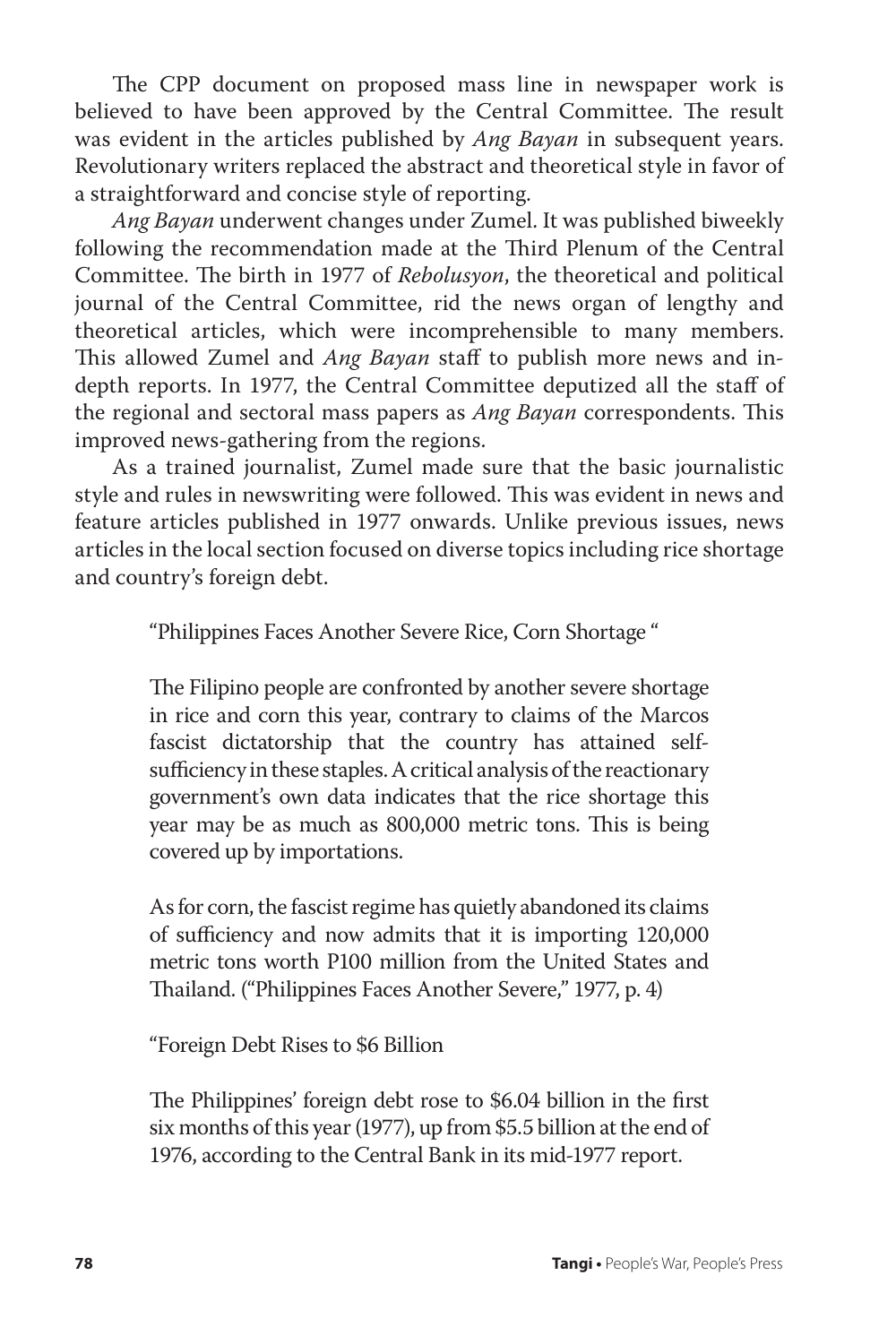Every one of the 43 million Filipinos is now indebted to the international usurers (IMF, World Bank, ADB and foreign monopoly banks) by at least \$140 or P1,039 at the prevailing exchange rate. ("Foreign Debt Rises," 1977, p. 11).

Both news articles used the inverted pyramid style of writing. Short and concise sentences were also used. The lead of the news article on rice and corn shortage was only composed of 32 words while the news article on foreign debt only had 35 words, word counts within the ideal limit. There are also fewer politically loaded and potentially libelous phrases. Terms like "fascist dictatorship" were used to describe the Marcos government while international creditors were referred as "usurers" but these were used to better describe the reality. The news articles are generally straightforward and less provocative.

It was during Zumel's term as editor-in-chief that readers of *Ang Bayan* started to read "soft news" and human interest stories. These articles are welcome breaks from the hard news, military victories, and analyses that are staple of revolutionary publication. An example of an early human interest story describes the arrival of Chinese athletes in 1977. Similar news articles were conspicuously absent under Sison's watch.

"Filipino People Warmly Receive Chinese Friends"

The Filipino masses warmly welcomed acrobats and football players from the People's Republic of China who made a friendship tour of the Philippines recently. The Chungking Acrobatic Troupe gave performances in Manila, Bacolod City, Davao City and Lingayen, Pangasinan, from Aug. 8 to Sept. 6.

The large crowds that attended their shows admired the Chinese acrobats for their disciplined skill, grace, extraordinary coordination and spirit of helping one another. ("Filipino People Warmly Receive Chinese Friends," 1977, p. 12).

To break the monotony of straightforward hard news, some articles employed a literary style. The delayed lead style was successfully used in an article on the entrapment of Civilian Home Defense Force (CHDF) leader. This literary style of writing was also used in an article to show the low wages of farmers at the International Rice Research Institute (IRRI).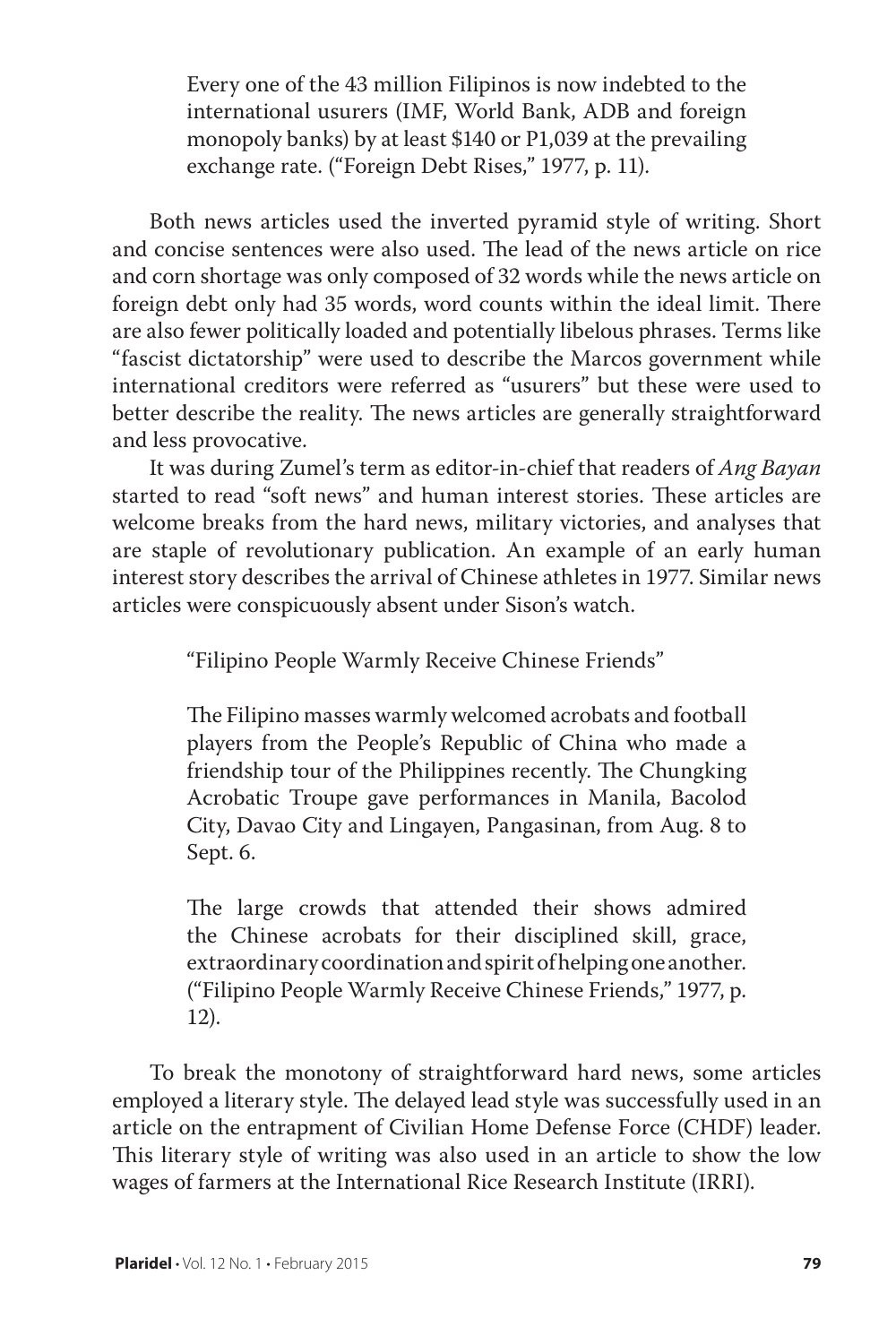"Notorious CHDF Chief Falls in NPA Trap"

In the dark, the Red fighter felt the sack and smiled at his two comrades. The sack was half full of fat green mangoes. They took out four or five of the delicious fruits and scattered them on the path.

The Red fighters were not engaged in some mindless prank. They were laying a trap for a notorious enemy of the people— Ricardo Aromblo, chief of a 15-man CHDF detachment and barrio captain of Olivete (sic), Bongabon, Nueve Ecija ("Notorious CHDF Chief Falls," 1978, p. 6)

"Model Rice Center Pays Worker Only P2.50 a day"

For a worker at the International Rice Research Institute (IRR), a whole day's hard work in the field is equal only to one kilo of rice and two bananas or P2.50 a day.

One would not suspect this fact, if one were to look only at the grand buildings and vast farms of IRRI in Los Banos, Laguna ("Model Rice Center," 1978, p. 8).

Another important section that appeared occasionally during the editorship of Zumel was the Letter to the editor. This was an indication that the publication wanted to receive feedback from the revolutionary masses. In an article published by *Ang Bayan* (Vol. XVI no. 9 November 1984), the publication urgently requested for questions, criticism, and feedback:

> It is very important for AB (*Ang Bayan*) to get such feedback from section and district cadres and branch members in order to know more closely the very readers the staff is communicating with month after month, see whether the selection of topics and the way the articles are written really suit their needs and level of comprehension. This is decisive in implementing the paper's orientation and in the ongoing efforts to improve our publication ("*Ang Bayan* Orientation," 1984, p. 22).

With the number of the CPP-NPA members in the regions swelling, it was also important to send the revolutionary message and developments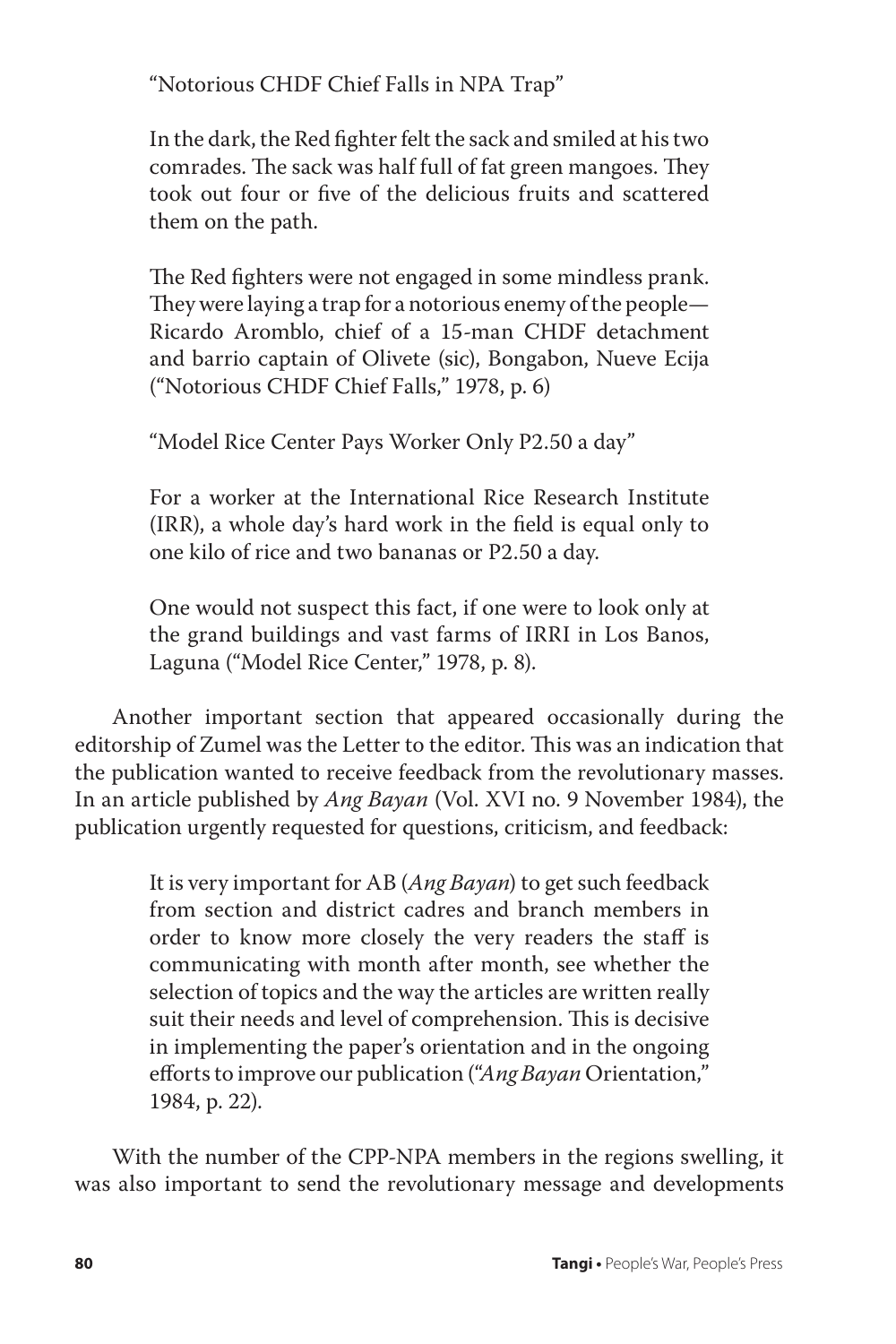in the people's war using the people's native tongue. From 1969 to 1981, *Ang Bayan* was written only in English. During the latter part of 1981, the Filipino version was published. This was pursuant to the CPP foundation document titled, "Program for a People's Democratic Revolution," (1968), which stated that the Party must propagate the national language as the principal medium of instruction and communication. The Iloco edition of *Ang Bayan* also began in 1981 for members in Cagayan, Isabela, Nueva Vizcaya, Quirino, and Batanes. The Waray and Cebuano editions for the Visayas and Mindanao sectors started coming out in 1982. "The local edition of AB are expected to contribute in no small measure to our efforts to strengthen the roots of the Party's mass newspaper among an ever broader readership nationwide" ("AB Iloco Edition," 1981, p. 33). The local editions of the news organ are almost similar in content and design except for a few local snippets inserted.

## **The Turbulent Years Of The 1980s**

*Ang Bayan* of the 1980s reflected the challenges CPP faced in that decade. The assassination of Senator Benigno Aquino Jr., further strengthened the anti-Marcos dictatorship struggle. To legitimize his power, Marcos announced on November 3, 1985 that he was calling for a presidential elections on February 7, 1986. The opposition fielded Corazon Aquino, widow of the slain senator, as the standard bearer of the United Nationalist Democratic Organization (UNIDO), which was composed of bourgeois opposition. The CPP leadership, however, campaigned for the boycott of the presidential elections despite opposition from the legal Left. The CPP Executive Committee considered the elections a farce, claiming and Marcos would use all his power to win. The CPP Executive Committee published its stance in *Ang Bayan* ("Snap Election is a Farce," 1986):

"Snap Election is a Farce As Unfolding Events Prove"

As the February 7 snap election approaches, it becomes all the more clear to the Filipino people that this is a grand deception – a trap that aims to tighten their chains under the rule of the US-Marcos dictatorship.

It is now clear that Marcos is getting the upper hand in the campaign, that US imperialism is nursing along both the Marcos clique and its rival factions, that the bourgeois reformists have been inveigled into joining the farce. On the other hand, the boycott campaign has been sharply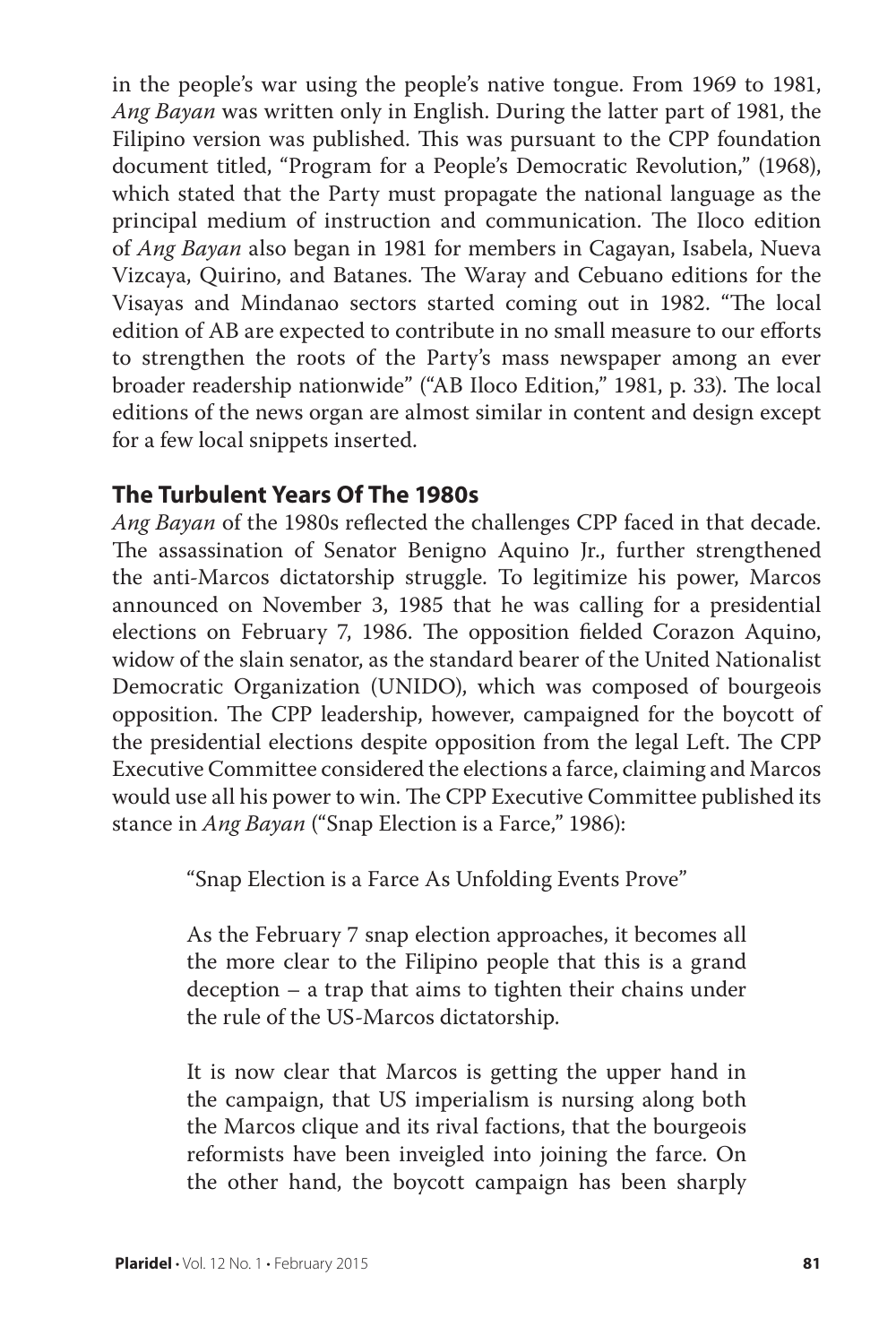advancing the exposition of, and opposition to, this, the US-Marcos regime's biggest political swindle, which is giving the people an important political lesson on the essence and importance of revolutionary struggle. (p. 1)

The National Democratic Front of the Philippines (NDFP), the umbrella organization of revolutionary groups, supported the CPP Executive Committee's boycott stand. On April 24, 1973, the NDFP also came out with its own publication, Liberation. In its January 1986 issue NDFP also called for the boycott of the snap elections it described as a "political gimmick" produced by the Marcos dictatorship:

> As soon as Marcos is "re-elected", they will again become no better than slaves under a despot who has already stripped them bare of their rights, their freedom and their patrimony. The snap elections is a farce that will only serve the interests of the Marcos regime and its US patron. ("Our Liberation Lies in People's War," 1986, p. 1)

As expected, Marcos could not afford to lose the election and employed widespread cheating. The anger and frustration over the result of the elections and years of dictatorship fueled the People Power Revolution in February 1986. Aquino assumed the presidency and consolidated her power by appointing her fellow conservative middle class as members of her cabinet.

Debates on the boycott stand continued to hound the CPP, thereby polarizing the leftist movement. It was considered a tactical error and a political blunder. The main areas of contention were the boycott's political correctness given the circumstances, and whether the proper process was followed by the CPP in arriving at its decision. The CPP leadership was quick to respond to criticism. It published its appeal in the May 1986 issue of *Ang Bayan* (as cited in Abinales, 1996):

> The Party leadership is now encouraging leading Party organs... to sum up their experiences regarding the boycott policy.... Steps are being taken to encourage and develop the democratic spirit and democratic way of doing things in the Party. (p. 51)

The CPP Central Committee admitted to the boycott error of 1986 by releasing "Reaffirm Our Basic Principles and Rectify Errors" (1991), which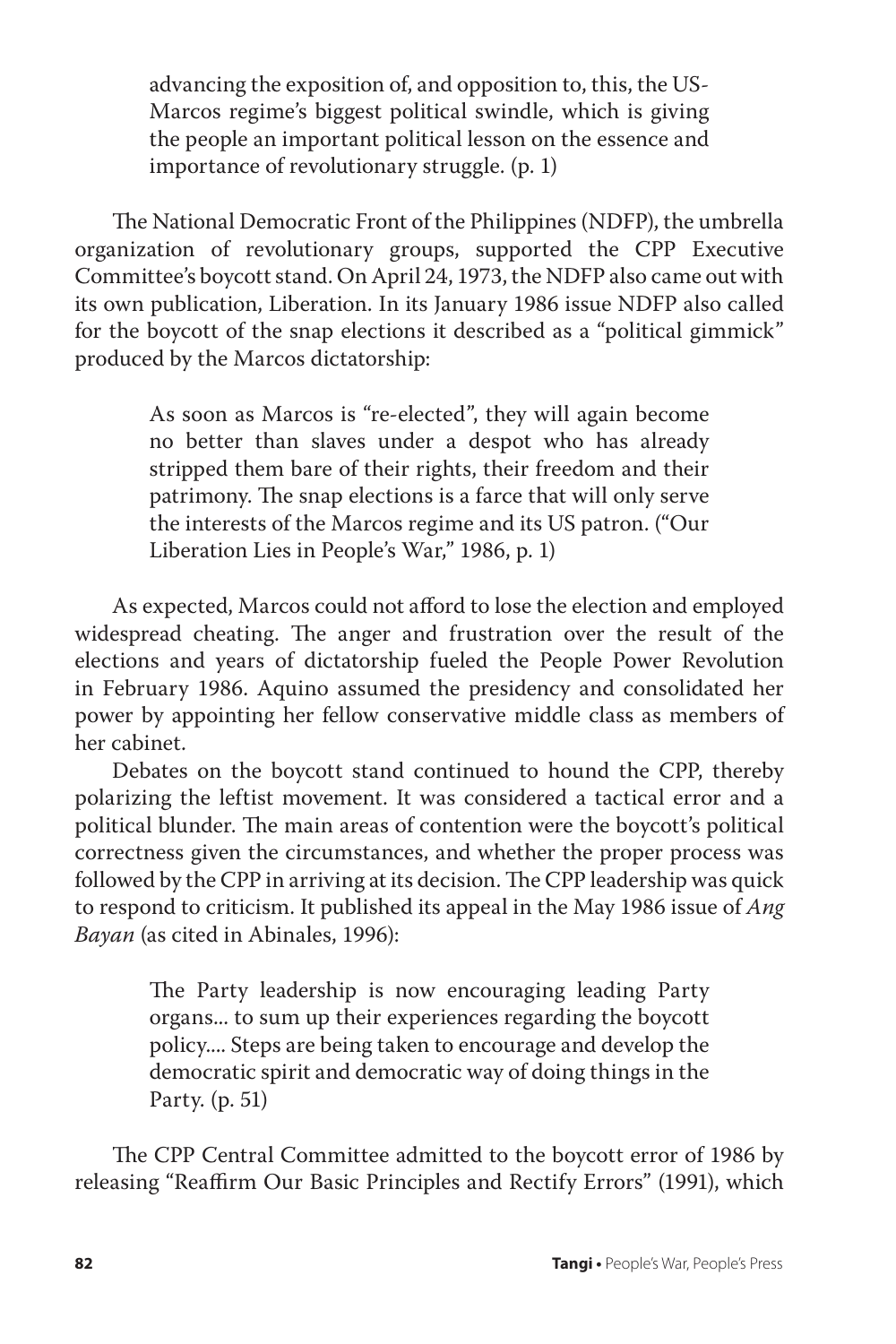was adopted by the 10th Plenum of the Central Committee in July 1992. The document was also published in Rebolusyon, CPP's theoretical journal. The Philippine Revolution Web Central (PRWC) website hosts the Second Rectification documents and *Ang Bayan*.

The document claimed that the issue has been "overstated and drummed up":

> The 1986 boycott was a major tactical error, as correctly described by the central leadership. During the short electoral campaign period, it separated and isolated the advanced section of the masses from the other sections which took the antifascist and anti-Marcos line. There was a failure to recognize that Marcos' cheating in the elections would incite the people to an unprecedented uprising as well as a grave split in the reactionary armed forces. The Party went into a vigorous effort and expense in order to impose its sectarian will on organizations and alliances… ("Reaffirm Our Basic Principles and Rectify Errors," 1993, p. 50).

After the February 7, 1986 snap elections, the CPP tried to recover by initiating calls for resistance against the Marcos dictatorship. Organizations belonging to the so-called "legal left"—the *Bagong Alyansang Makabayan* (BAYAN) [New Patriotic Alliance], *Kilusang Mayo Uno* (KMU) [May First Movement], and League of Filipino Students (LFS)—joined forces with conservative groups to topple the Marcos regime. But the CPP remained critical of the new Aquino administration because of its elitist and conservative cabinet.

> A cursory look at her cabinet and at other key positions in the new Administration shows that these are peopled by elements that are conservative, others who are liberal democratic, and still others like Enrile and Ramos who, while riding the current democratic tide, had been pillars of the Marcos fascist regime for many years. How these officials of varying and conflicting political persuasions Interact—and how Mrs. Aquino herself relates to them—bears watching. ("Marcos is Toppled, Aquino is New President," 1986, p. 3)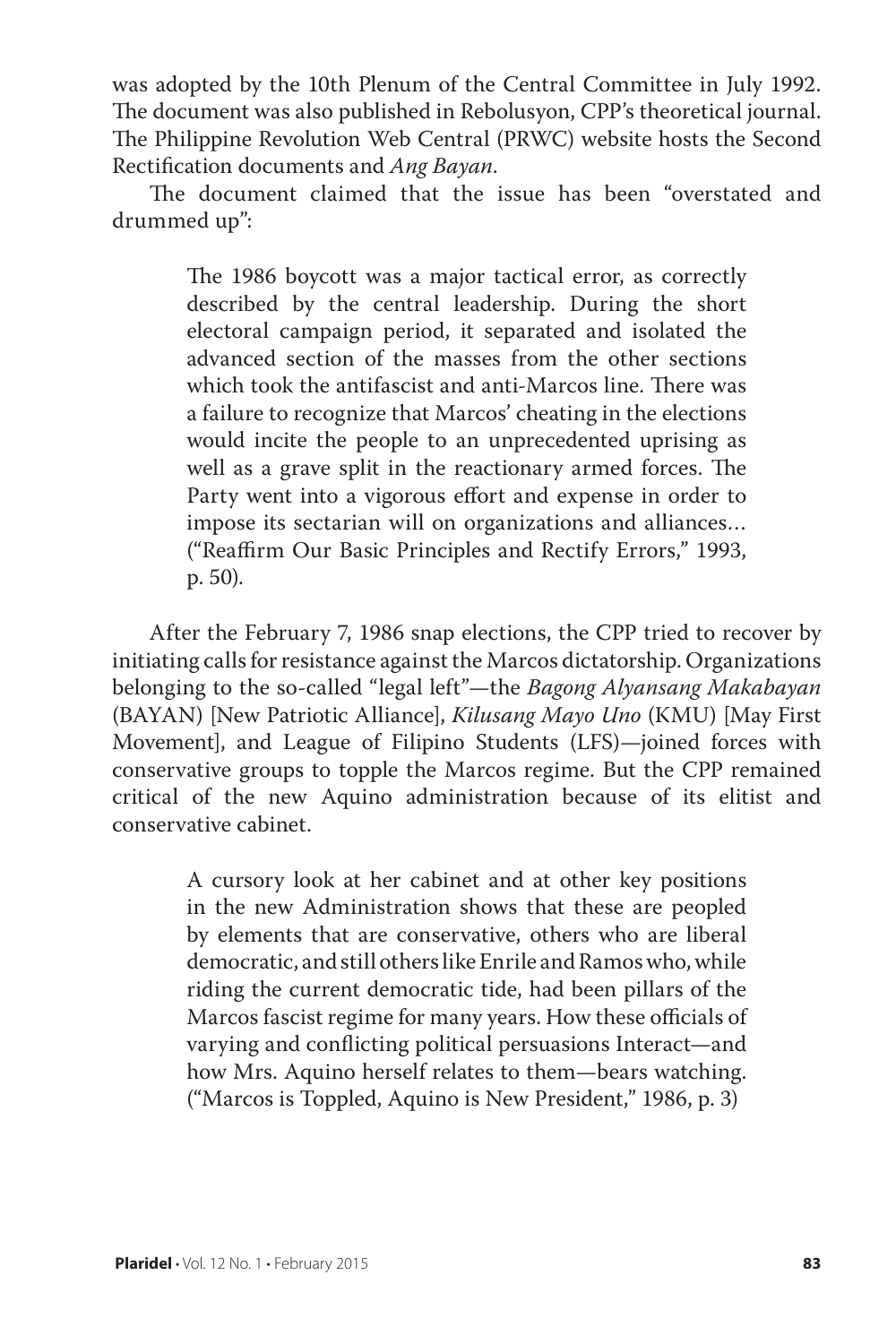## **Purging and the internal struggle in the 1990s**

The biggest blow to the CPP in its entire history was the purging operation conducted between the1980s and early 1990s. In an article published by the Philippine Center for Investigative Journalism (PCIJ), Garcia (2001) claimed that in Mindanao, between 600 to 900 people were killed in the revolutionary movement's "anti-infiltration" campaign called "*Kampanyang Ahos*" [Garlic Campaign]. In 1988, some 121 activists were allegedly tortured and killed in an NPA guerilla camp in the Sierra Madre. Another purging operation, codenamed Olympia, is believed to have been launched in Metro Manila (Garcia, 2001).

CPP officials have denied direct involvement in purging operations. Based on the review of available issues from the 1980s to the 1990s, the purging operations were never explicitly mentioned in the Party's news organ. However: the Central Committee finally hinted at security problems in a statement released on the 19th anniversary and December 1987 issue of *Ang Bayan*:

> Dapat nating sinupin ang pangangalaga sa seguridad ng Partido at pahusayin ang ating mga pamamaraan at proteksyon laban sa impiltrasyon ng mga ahente ng kaaway. Kaugnay nito, kailangan paunlarin at sistematisahin ang pagpili at pagsala sa mga nirerekrut, gayundin ang pangangalaga at pagsubaybay sa mga kadre at kasapi ("Pahayag ng Komite Sentral sa ika-19 taon ng muling pagkakatatag," 1987, p. 7).

The statement acknowledged for the first time the need to protect the party from infiltration by agents of the state. The Central Committee also appealed for the first time to improve recruitment and monitoring of Party members. In the Second Rectification Document, the Party eventually admitted that the devastation wrought by the purging operation was "unprecedented in the entire history of the Philippine revolution" ("Reaffirm Our Basic Principles and Rectify Errors," 1993, p. 50). According to the document, the "anti-infiltration hysteria" began in 1985, resulting in the violation of human rights of close to a thousand people including activists in Mindanao. This decimated the party and reduced the membership from 9,000 to 3,000; 15 companies and 30 platoons were reduced to two companies and 17 platoons. The large, peasant base also was halved (p. 50).

The internal struggle continued in subsequent years. Those who supported the second rectification movement were called "Reaffirmists" while those who opposed it were called "Rejectionists." *Ang Bayan*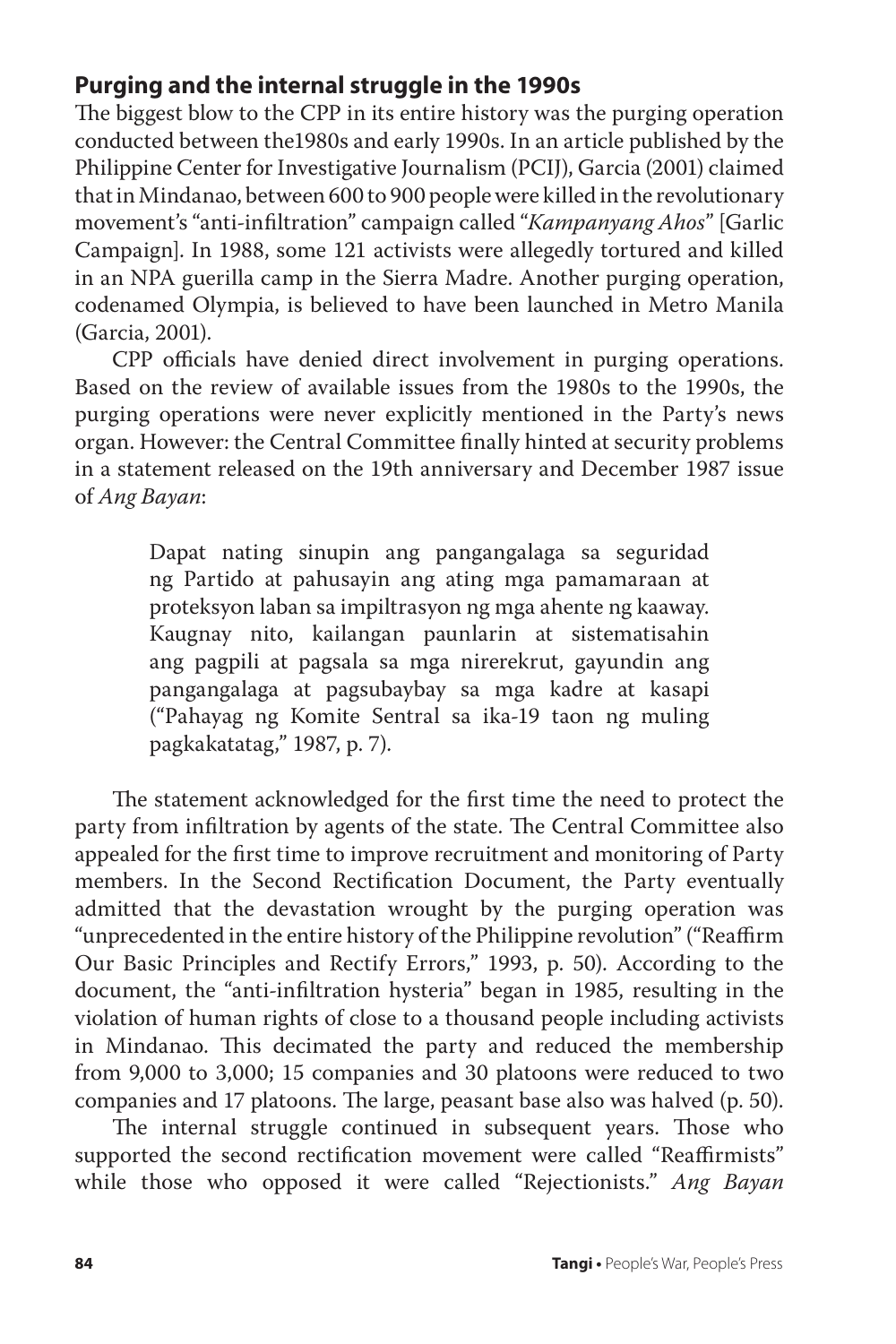appears published stories about dwindling support from the Party and the punishment meted out on erring individuals.

#### **Revolution Goes Online**

While internal problems within the revolutionary movement simmered, the CPP took on a new struggle. In 1998, *Ang Bayan* was being published on a quarterly basis and was among the first CPP publications to be posted online on the National Democratic Front of the Philippines (NDFP) website, maintained by its International Office (NDFP-IO) from Utrecht, The Netherlands. The NDFP used the website to publish its statements and other materials, which were further circulated through email. By late 1999, *Ang Bayan* launched its own website in order to exercise more flexibility:

> The CPP Central Committee decided that AB should come out more often in order for it to become a more currently responsive and effective political organ of the Party and reach a wider audience locally and internationally. The means for distributing the Party paper should also be made more efficient in order to make sure that it reaches its readership in the shortest possible time and in a more direct and less cumbersome manner. (CPP Information Bureau, personal communication, February 9, 2009)

In 2001, the CPP decided to expand its internet-based information work by launching the Philippine Revolution Web Central (PRWC). Aside from merely publishing *Ang Bayan* online, the website is the central repository of statements, publications, journals, videos, photos, and other materials issued by the CPP, the NDFP, the NPA, and other revolutionary organizations. The late Gregorio Rosal, also known as Ka Roger, became the face and voice of the revolutionary movement at the height of the peace talks after the EDSA Revolution in February 1986. He is believed to have been one of the driving forces behind the online revolution. Ka Roger was appointed to the National Propaganda Commission in 2001 and served as its deputy secretary. Aside from serving as the CPP's spokesperson, he also supervised the publication of *Ang Bayan* and the PRWC. He also headed *Sine Proletaryo* [Proletarian Film], the video outfit of the CPP.

The NDFP-Information Office and other comrades abroad likewise use the internet as a platform to support the revolution The NDFP was ahead in publishing Liberation online in 1997. The technological revolution meant the Party needed to recruit students and professionals from sectors with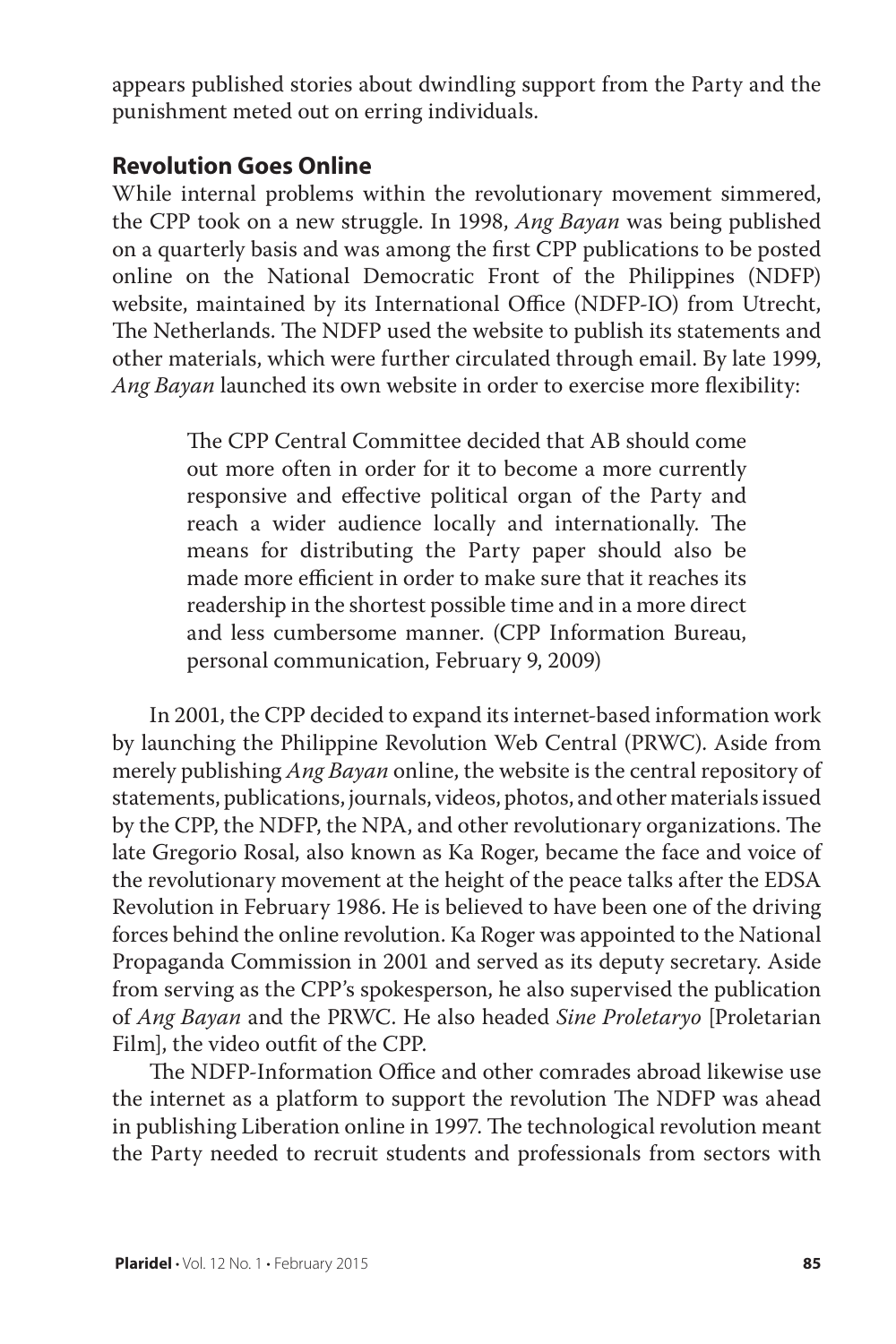training and skills in information technology. The CPP also managed to set up revolutionary committees in the science and technology sector:

> They are tapped to contribute their know how to the information technology work of the Party and the movement. At the same time, if such were immediately unavailable for particular tasks, Party members and revolutionaries who had the aptitude to learn such work were specially trained and developed for the work (CPP Information Bureau, personal communication, February 9, 2009).

Aside from waging an online revolution, the CPP also decided to use multimedia platforms in its education and propaganda. Videos, photos and other audio-visual aids were integrated into discussions for quicker comprehension by potential recruits with limited formal education or limited time to read complex documents and directives. Most of the videos and visual aids are also available on the PWRC website.

Internet access helped revolutionary writers collect data, photos and videos from various parts of the country. Before the internet, collecting articles and photos from the countryside was a big challenge, especially during intensive counter-insurgency operations. With the internet, informants based in the countryside can directly transmit their materials in seconds. *Ang Bayan* staff can easily produce the publication. Translating the publication has also been easier.

According to the CPP Public Information Bureau, the effort to come out with *Ang Bayan* regularly is an indication of the CPP's determination to develop propaganda and disseminate information about and for the revolutionary movement:

It is also a testament to the dedicated effort and methodical work of the comrades assigned to the task of the Party's online publishing to organize and to effectively and securely carry out their work amidst the relentless offensives and surveillance by the Armed Forces of the Philippines (AFP) and the intelligence and security agencies of the reactionary state.

Since majority of its members are in the countryside with limited access to the internet, traditional methods of printing *Ang Bayan* continues especially in guerilla fronts. *Ang Bayan* editors claimed that about 20,000 copies is printed every two weeks. Unfortunately, the print run is not enough to meet demand. Editors feel that the print run should be increased tenfold. Through personal communication, Sison claimed that the CPP boasts of about 200,000 members (Sison, personal communication, April 7, 2015).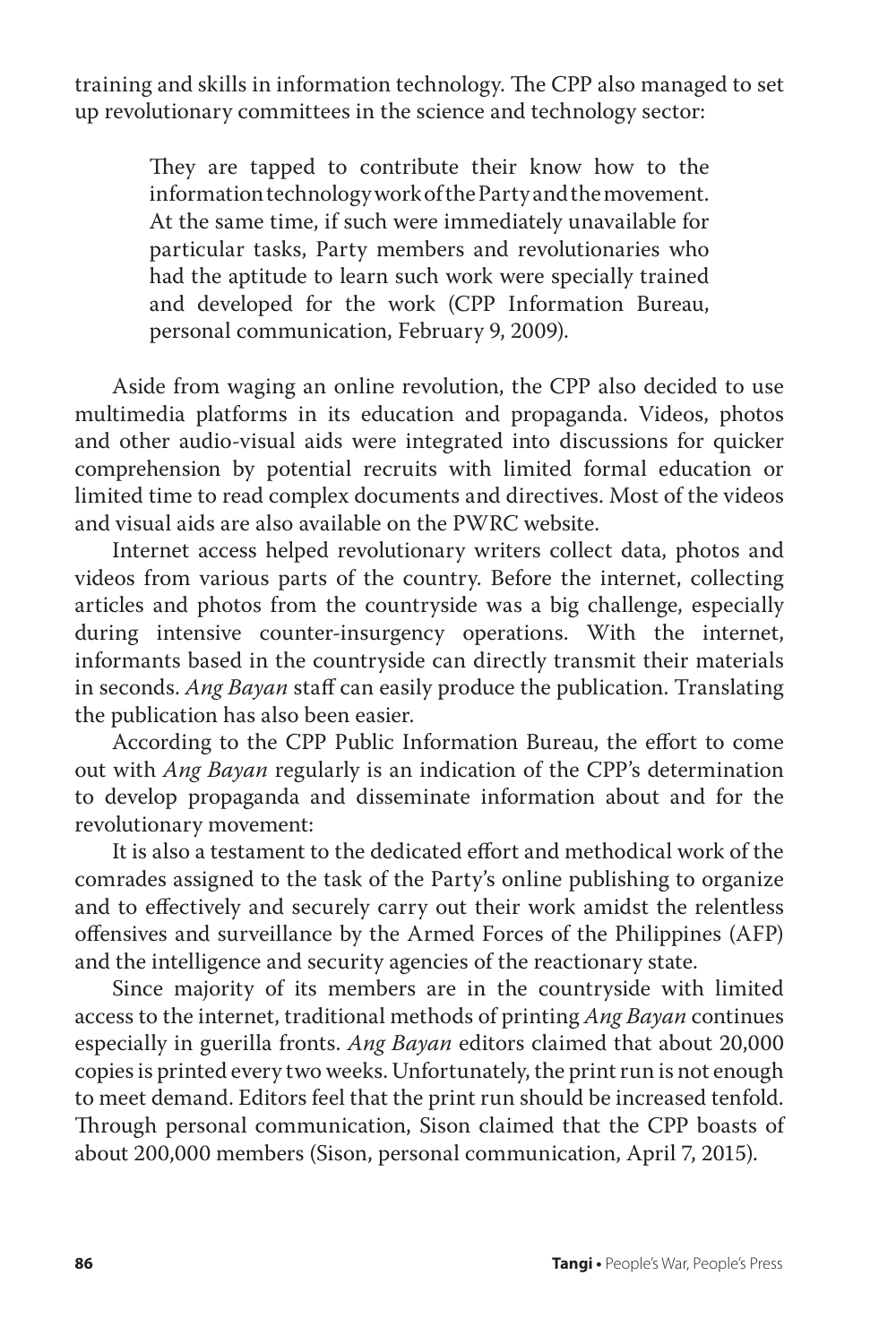The PRWC attracts around 5,000 hits daily, roughly around 150,000 hits per month. The Editors do not have figures on the exact number of actual downloads for *Ang Bayan* and how many copies are reproduced from these downloads. A number of regional territories do not have to pick up the latest copy of *Ang Bayan*. They just need to download the .pdf file and reproduce them by using photocopying machines or the manual V-type equipment.

The PRWC is also a blessing for journalists covering the revolutionary movement. Before internet service, journalists had to climb Mt. Banahaw or travel for hours into guerilla zone to get an exclusive interview with the CPP or NPA leaders. Journalists also risked their lives covering the revolutionary movement especially during military operations. With the CPP website, journalists can easily access the statements, photos, and videos of the revolutionary movement. They remain updated on developments in the revolutionary movement without leaving the newsroom. This in turn has resulted in wider coverage and greater interest in the revolutionary movement.

The CPP is aware of the security risks that they have to face with the internet. As a precautionary measure, the PRWC is hosted on a server abroad to make it physically inaccessible to the Philippine military. However, the possibility of sabotage by counter-revolutionary forces remains. In 2006, PRWC's previous domain was redirected to a travel website that showed blue skies ("CPP-NPA Website is Back," 2006). The CPP Public Information Bureau, however, clarified that its website was not hacked, rather when the old domain name expired, they decided to register a new name.

Website administration also constantly change their passwords and update the security. They also pinpoint and track those who access the site.

According to the CPP Public Information bureau, the internet opened up "a new field of struggle" that extends the information or propaganda war of the revolutionary movement. According to a report by the United Nations, around 37% of the Philippine population have access to the internet, although it ranks 106 out of the 191 countries evaluated in the report ("UN Report only 37% of Filipinos have Internet Access," 2014).

> Indeed, the revolutionary forces should plan and organize efforts to take advantage of this new medium as its use grows among the people. However, the internet has not yet reached the vast majority of the Filipino masses. The revolutionary forces must take full advantage of the internet, while making use of other reliable means of reaching out to and mobilizing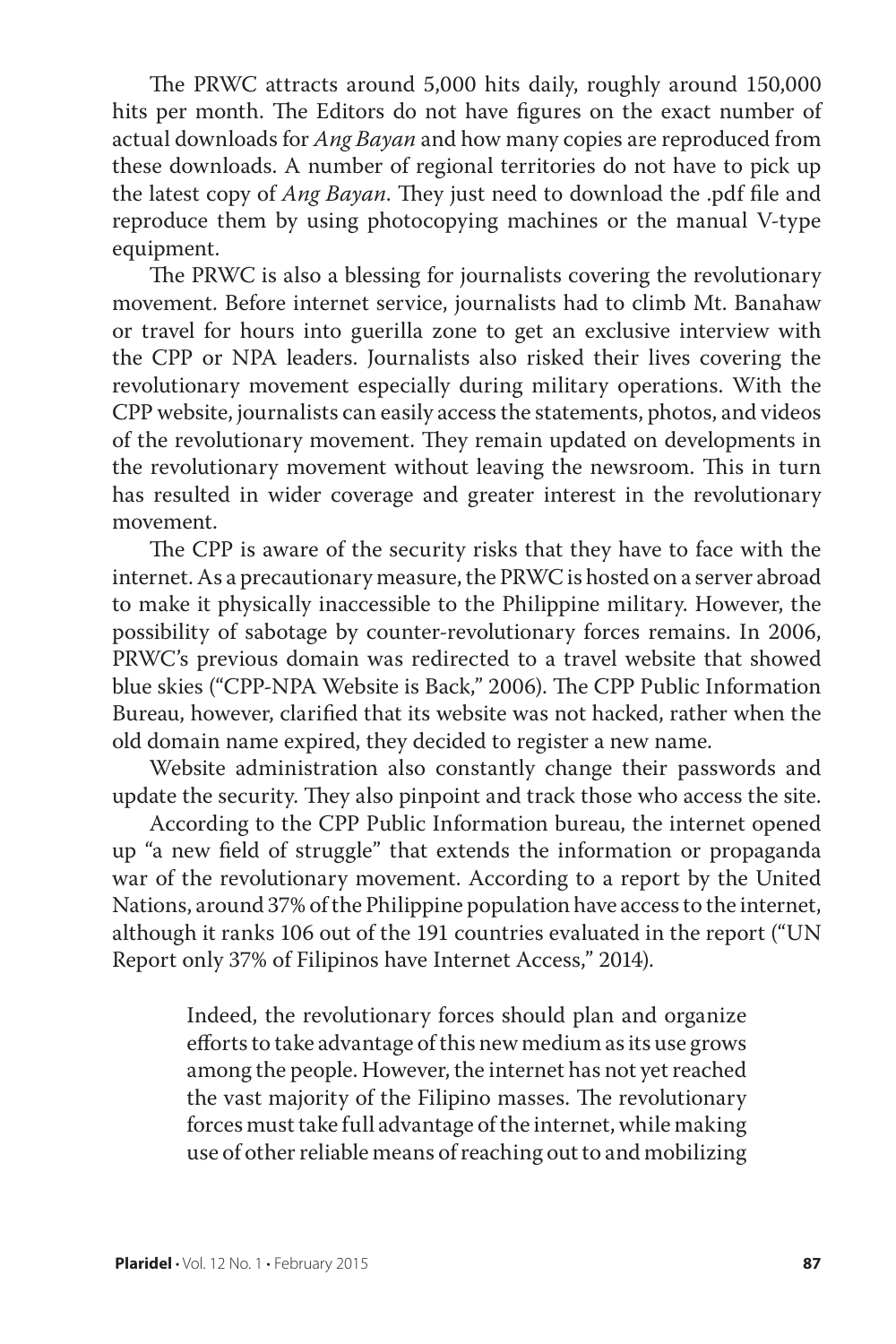the Filipino people, and combine these whenever possible (CPP Public Information Bureau, personal communication, February 9, 2009).

### **Functions of the Revolutionary Newspaper**

Newspapers chronicle history by documenting important events. For more than four decades, *Ang Bayan* chronicled not only victories and major developments in the national democratic struggle, but also its errors and challenges. Based on the review of the documents and the issues available, *Ang Bayan* also provided the following functions:

- 1) Serve as Instrument of Propaganda and Agitation
- 2) Interpret and Analyze Events based on CPP's standpoint
- 3) Promote CPP Ideology and Party Unity ;
- 4) Provide Alternative News and Perspectives ; and
- 5) Inspire the proliferation of other underground papers

## **Instrument of Propaganda and Agitation**

*Ang Bayan* played its role as an instrument of propaganda by highlighting the victories of the revolutionary forces and how it advancement the national democratic struggle. During Sison's term as editor-in-chief from 1969-1976 recorded the number of military, police, and paramilitary troops captured or killed in military operations. For example, news articles published in the August 1,1969 issue were: "New People's Army Scores Victories" (1969) and "New People's Army Punishes US Imperialists" (1969). These articles highlighted the number of firearms and ammunitions seized during the operations, and the number of US troops eliminated. Reports of military victories depicted CPP/NPA's victories in war and helped inspire support from readers and non-revolutionaries.

The language, revolutionary jargon, and additional information spice up news articles in the underground publication agitated readers. In "New People's Army Scores Victories," the second paragraph described the four Philippine Constabulary sergeants killed as "paymasters for informers at the barrio level and as extortion masterminds preying on the people in various occupations." The third paragraph of the same news article described military troops as "reactionary puppet troopers" and "reactionary military authorities." In the same paragraph, community-based commercial newspapers were described as "bourgeois press" ("New People's Army Scores Victories," 1969, p. 6)

Meanwhile, the headline "New People's Army Punishes U.S. Imperialists"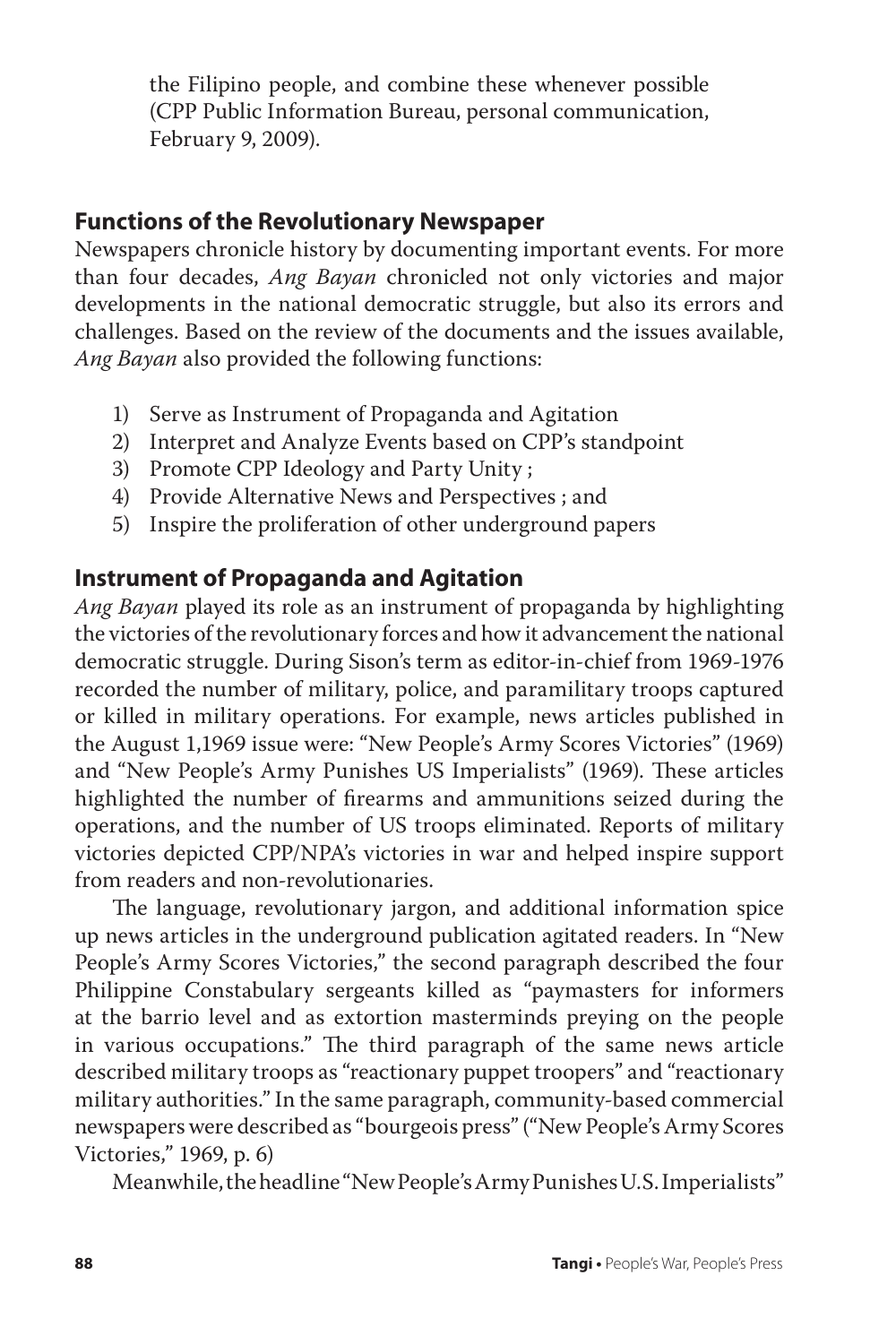used the word "imperialist" to describe US troops. The same paragraph continued with, "without being punished for their crimes inside the U.S. military bases and for their wanton bombing raids on the Vietnamese people" ("New People's Army Punishes U.S. Imperialists," 1969, p. 7), which may have rallied readers against the US military airmen.

The popularity of the revolutionary movement cannot be attributed solely to the distribution of *Ang Bayan*. Like other social movements in the world, the socio-economic conditions sow the seeds of revolutions. But the role of the press in popularizing a revolutionary movement should not be ignored. *Ang Bayan* gained readers and increased its circulation as the CPP grew. From about a dozen members during its reestablishment in 1968, the number of CPP members and candidate members surged to 2,000 in 1972. About 55% were in the countryside and 45% were in the Manila-Rizal region. About 53% of the members were of peasant origin, about 4% were blue-collar workers, and about 43% were petty-bourgeois (Communist Party of the Philippines," 1972). By 1988, Armando Liwanag (Armed with Light), one of Sison's *nom de guerre*, revealed that ranks had swelled to 35,000 (Liwanag, 1988) and has reached around 200,000 (Sison, personal communication, April 7, 2015) after the new organ has gone digital.

#### **Interpret and Analyze Events based on the CPP's standpoint**

Though journalists are taught are to be objective and avoid editorializing, *Ang Bayan* writers set this aside to perform another important function: To interpret and analyze events and social problems for revolutionaries and the masses. "We expose to the masses the root causes of their problems, and we show them who their real enemies are. Based on social investigation, we identify the principal representatives of the basic problems of every class, sector, place and period" (Communist Party of the Philippines , n.d. p. 7.), according to the undated CPP document titled, "Mass Work."

As the main newspaper of the CPP, *Ang Bayan* must interpret and analyze events and social problems based on the Marxist-Leninist-Maoist standpoint. This task of the publication is clear on its masthead "*Pahayagang Partido Komunistang Pilipinas Pinapatnubayan ng Kaisipang Mao Tsetung*" [Publication of the Communist Party of the Philippines guided by Mao Zedong Thought]. Marxism and Leninism are used as foundational doctrines of the revolutionary movement, while Maoism is used as the strategy in the armed struggle. Maoism is a communist doctrine that emphasizes protracted revolution in the countryside and stresses the role of the peasantry in the armed struggle. Revolutionaries have a deeper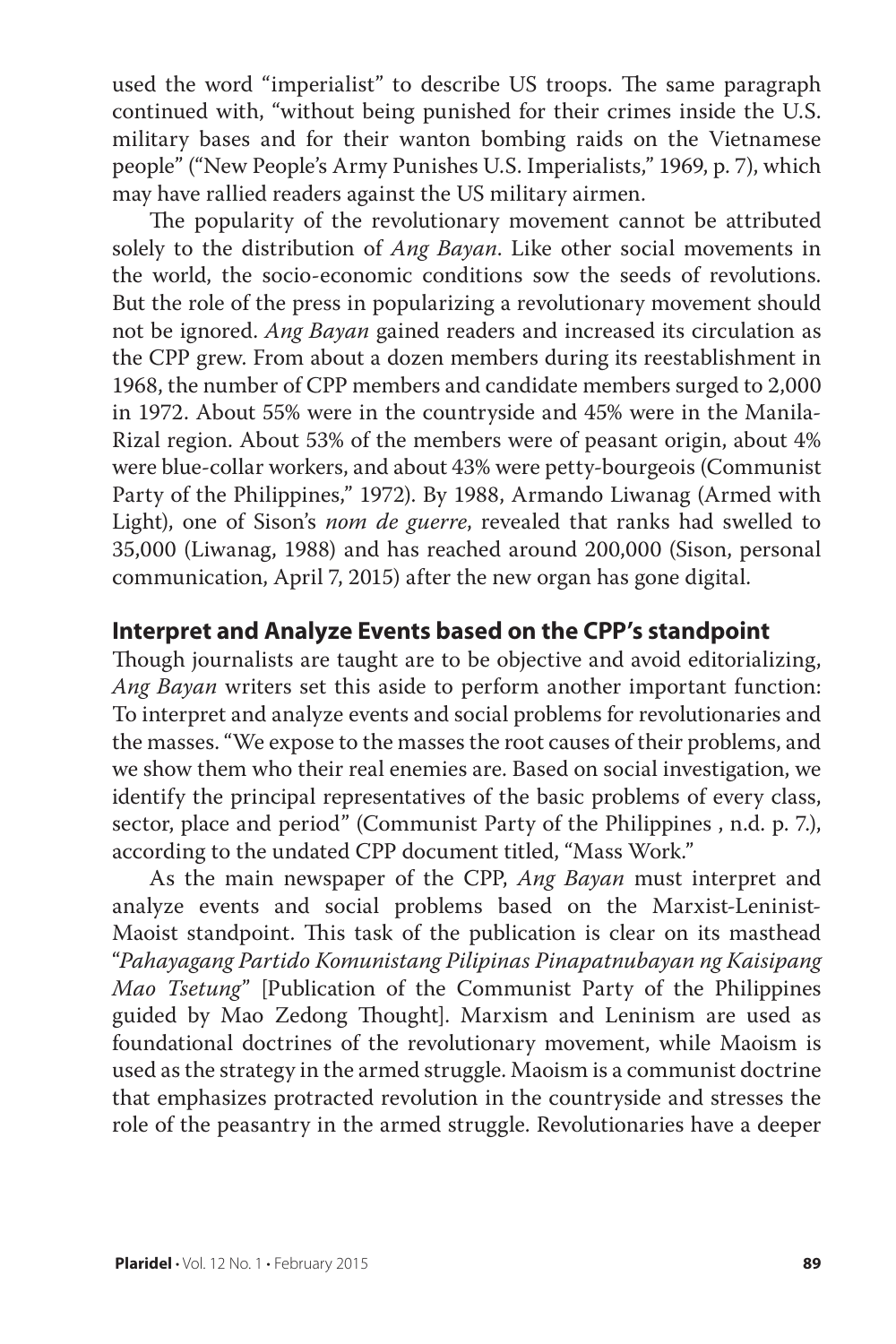understanding of the Maoist thought by daily application. In the 1960s, stories denouncing leaders of the disbanded PKP Luis Taruc and Jesus Lava was common. *Ang Bayan* provided deeper analyses of the controversy:

- • Like the Congress of Re-establishment, the First Plenum under the supremes
- Guidance of Mao Tsetung thought continues to repudiate Lavaism and
- Taruc-ism, the two major local sources of modern revisionism, and celebrates
- The Party's latest triumph, that is, over the Taruc-Sumulong clique which
- • Is a rectification of Lavaism. The New People's Army, cleansed of Lavaism and
- Taruc-ism, is now securely under the absolute leadership of the Communist
- Party of the Philippines and is steadfastly fully in the service of the people ("Intensify Party Rebuilding and the Armed Struggle," 1969, p. 1).

## **Promote CPP Ideology and Party Unity**

Like any other political organization or party, the CPP also experienced internal struggles and debates. Liwanag (1993) mentioned that in the 1975 Plenum of the Central Committee demanded that the phrase "*Pinapatnubayan ng Marxismo-Leninism-Maoismo*" [Guided by Marxism-Leninism-Maoism] must be removed from its masthead. The slogan was not removed because most of the Central Committee members remained convinced that it was the correct political line for the movement. Deep understanding of the CPP's political line appears to have strengthened the revolutionary movement for the past 46 years. Unlike other revolutionary publications, *Ang Bayan* "explicitly underscores and explains the Marxist-Leninist ideological guidance on the line and practice of the nationaldemocratic revolution" ("Ang Bayan Orientation, History and Situation," 1984, p. 17).

The *Ang Bayan* section called Documents provided a platform for important documents and directives from the CPP Central Committee:

> It is also the role of propaganda to popularize the calls of the Party in order for the masses to understand them, unify around them and carry them out in their own actions. We expound on the basis of the calls, and we also teach the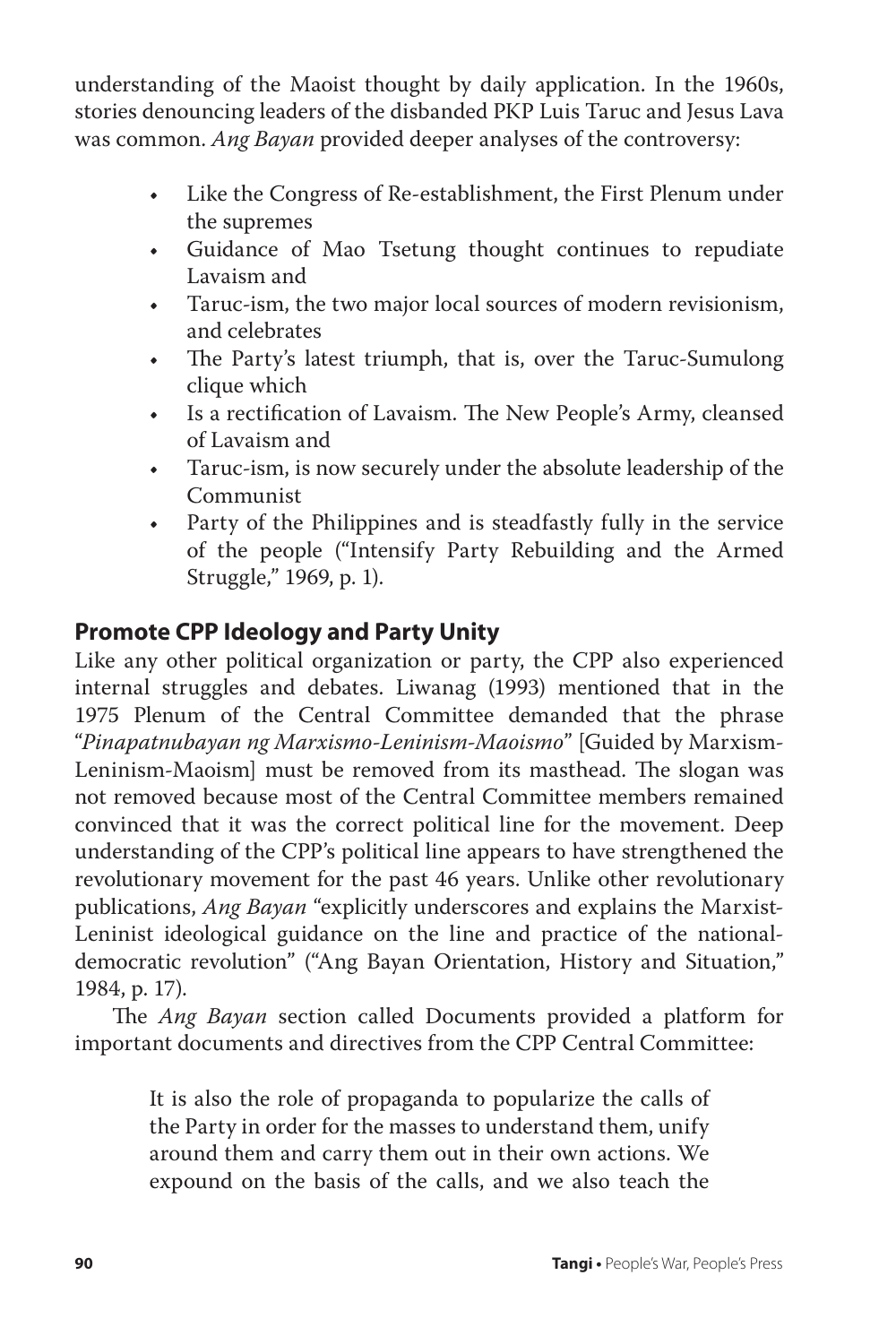means for carrying them out. (Communist Party of the Philippines, n.d., p. 12)

In the CPP document, "Marxism-Leninism-Mao Zedong Thought as Guide to the Philippine Revolution," Liwanag (1993) cited adherence to the correct political line as a contributing factor important for the growth of the organization:

> The rapid advance of the revolutionary armed struggle and the legal democratic movement and rapid increase of armed strength was the result of a number of factors: (1) the strong foundation of the revolutionary movement developed in the 1970s; (2) the perseverance of the revolutionary forces along the correct line in most regions, in accordance particularly with the founding documents of the Party, Specific Characteristics of People's War in the Philippines, Our Urgent Tasks and the Basic Party Course; and (3) the rapid worsening of the crisis of the ruling system, which exacerbated not only the contradictions among the reactionaries but even within sections of the ruling clique (Liwanag, 1993, p. 20).

Since most early issues of *Ang Bayan* are no longer available, previously published Party documents and directives can now be easily downloaded from the CPP's official website, the PRWC. Among the CPP foundation documents are the following: *Saligang Batas ng Partido Komunistang Pilipinas* [Constitution of the Communist Party of the Philippines]; Program for a People's Democratic Revolution, which provides an analysis of the Philippine condition and the plan for the CPP; Rectify Errors, Rebuild the Party!, which provides a comprehensive history of the old CPP; *Saligang Alituntuninng Bagong Hukbong Bayan* [Constitution of the New People's Army]; and the Philippine Society and Revolution, which identified feudalism, imperialism, and bureaucrat-capitalism as the social ills in Philippine society. The three "isms" became popular slogans during the First Quarter Storm of the 1970s, and ideas are still quoted in many rallies organized by the national democratic movement.

#### **Provide Alternative News and Perspectives**

During Martial Law, the crony press was instrumental in promoting the Marcos ideology and in covering up the true state of the nation. Those allowed to operate were the *Philippine Daily Express* owned by Roberto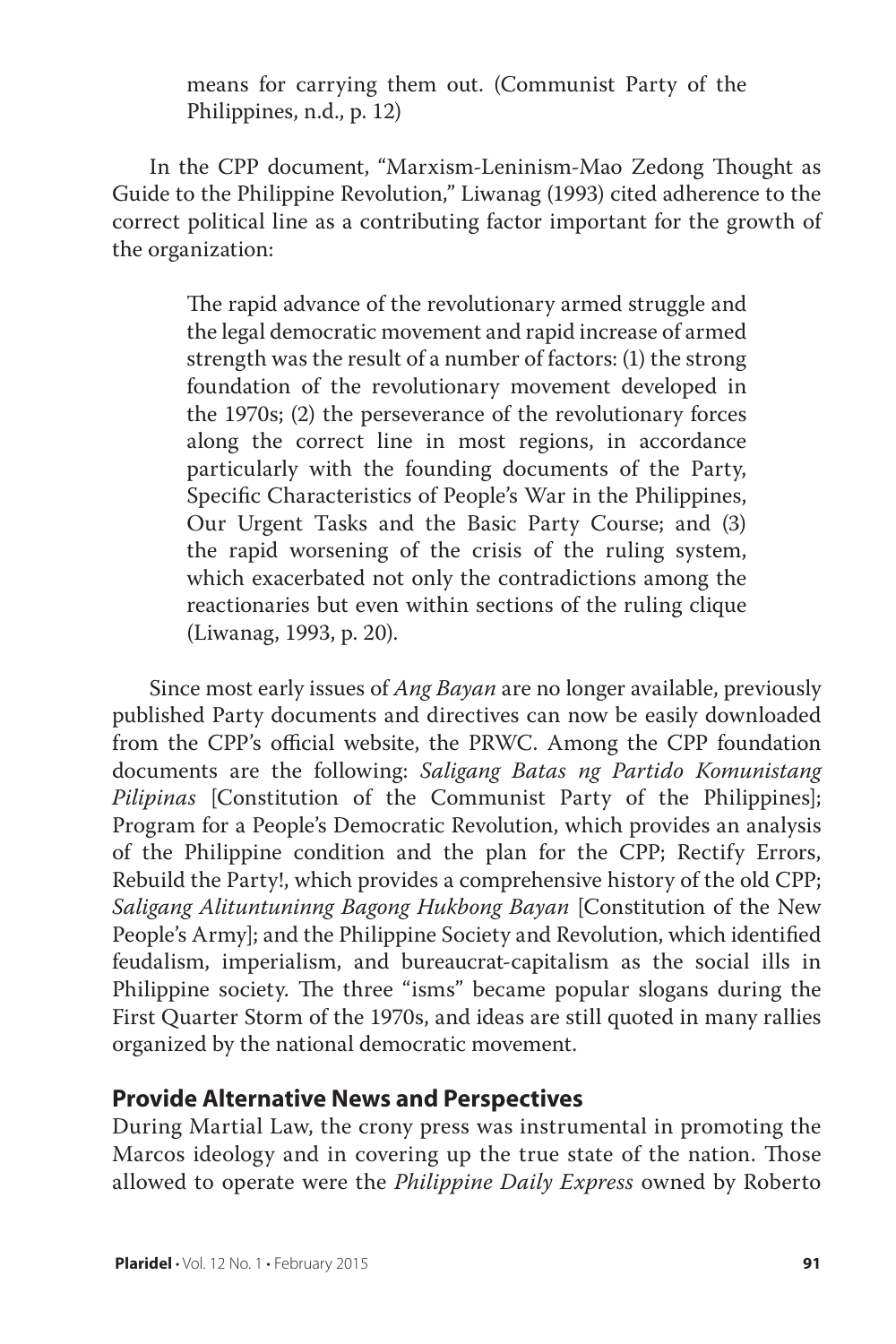Benedicto, a sugar baron and a Marcos crony; *Times Journal* owned by Gov. Benjamin Romualdez, younger brother of former First Lady Imelda Romualdez Marcos; and *Bulletin Today* owned by another crony Hans Menzi (Ofreneo, 1986).

The Department of Public Information issued two orders that prohibited the publication of seditious materials that promoted disorder, lawlessness, and violence. No foreign correspondence critical of the Philippine government was also allowed to be filed in the country (Ofreneo, 1986). Because of these, it was difficult to publish or broadcast news articles that criticized the Marcos dictatorship.

People who refused to believe the Marcos ideology and those who were suspicious of the "true, the good and the beautiful" projects of then First Lady Imelda Marcos, reverted to underground publications, including *Ang Bayan*. Copies of *Ang Bayan* and other underground publications were even mailed to anti-Marcos activists and CPP sympathizers in the United States and in Australia. During the early years of martial law, *Ang Bayan* was an alternative newspaper that published stories censored by Marcoscontrolled media. For example, the article "Ranking AFP Officers in Torture Cases Listed" identified officers directly involved in the arrest and torture of political activists ("Ranking AFP Officers in Torture Cases Listed," 1977, p. 8).

During her eight-year involvement in *Ang Bayan*, Carolina Malay said underground publications strengthened the underground movement during martial law by providing a information and political analysis:

> The traditional media, repressed and limited, could not be relied upon to provide legitimate, verifiable information. The underground publications, though with an even more limited audience, gave tangible affirmation that the movement was making progress, scoring victories. (Malay, personal communication, May 19, 2015)

Malay added that maintaining *Ang Bayan*'s newsgathering, production, and distribution networks contributed to the extensive functioning of the revolutionary movement.

## **Inspire the proliferation of other underground papers**

*Ang Bayan*'s success inspired regional factions of the CPP and other organizations affiliated with the national democratic movement to publish underground newspapers despite the risks. In October 1972 , after the declaration of martial law, Malay and her husband, veteran journalist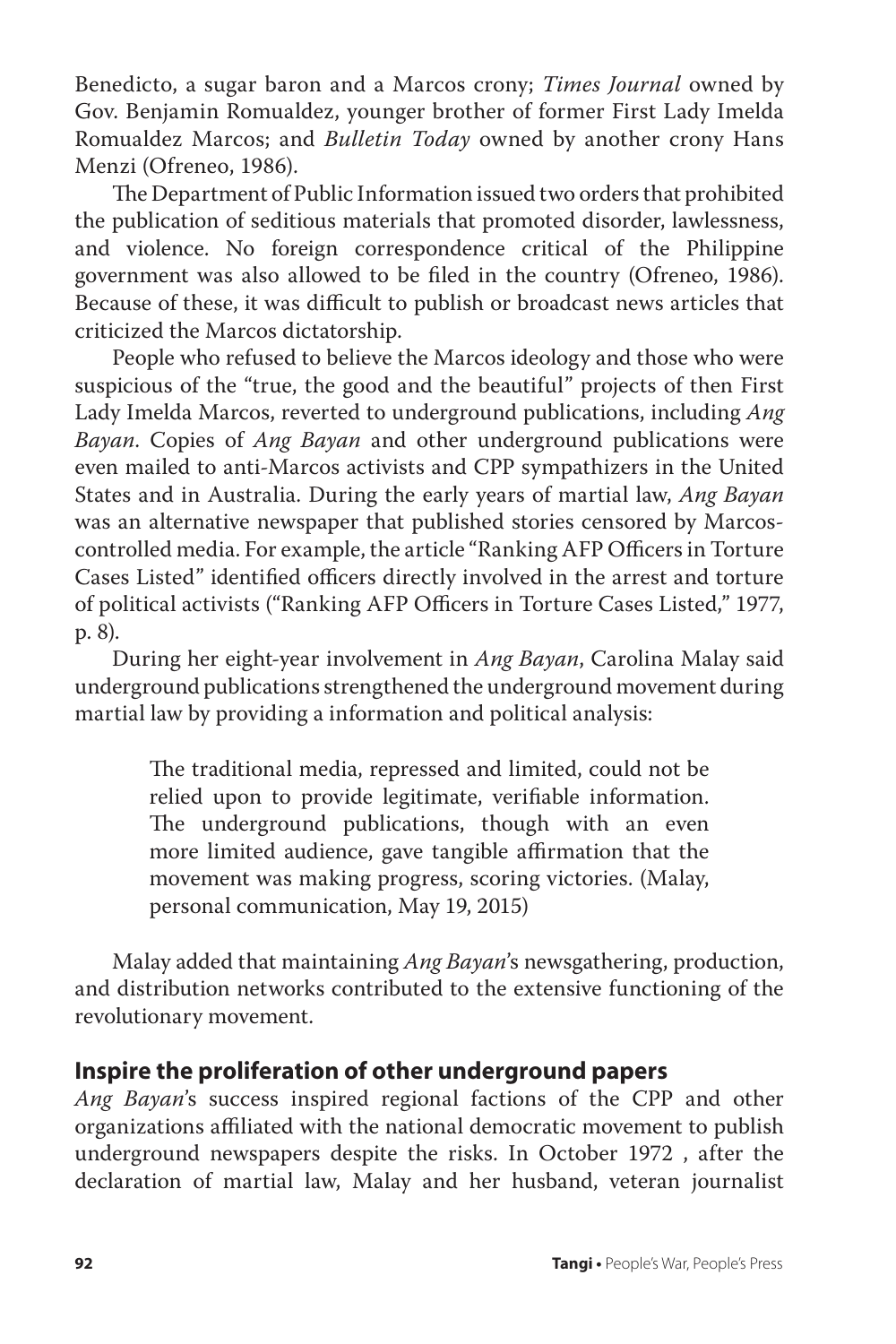Satur Ocampo, set up *Balitang Malayang Pilipinas* [Independent News Philippines], a news service that supplies news to other underground publications. Although a number of underground papers were published during the martial law years, *Ang Bayan* and *Liberation* were the most widely read and the most regularly published.

The following underground publications were also circulated during the Marcos years and beyond:

- *• Ang Guerilya* [*The Guerilla*]: Revolutionary paper of Eastern Visayas;
- *• Ang Partisano* [*The Partisan*]: Official newspaper of the Communist Party of the Philippines and published in Filipino;
- *• Baringkuas* [*Uprising*]: Revolutionary newspaper of the people of Cagayan Valley;
- *• Kalayaan* [*Freedom*]: Official publication of Kabataan Makabayan;
- *• Daba-daba* [*Flame*]: Revolutionary mass paper in Panay;
- *• Dangadang* [*Struggle]*: Revolutionary newspaper of the people of North-west Luzon;
- *• Himagsik* [*RevoltI*]: Revolutionary newspaper of the people of Central Luzon started publication in 1977;
- *• Larab* [*Flame*]: Revolutionary newspaper in Eastern Visayas;
- *• Paghimakas* [*Struggle*]: Newspaper of the Communist Party of the Philippines in Negros;
- *• Silyab* [*Spark*]: Published by the Communist Party of the Philippines and the New People's Army in Bicol;
- *• Talibang Bayan* [*The People's News*]: Monthly magazine of the National Democratic Front/CPP- Metro Manila-Rizal region.

Revolutionary programs broadcast during Martial Law augmented dissemination to supporters of the underground movement.

## **Conclusion**

For almost five decades, *Ang Bayan* served as the chronicler of the communist movement by detailing every milestone and advancement of the people's struggle for national liberation. It survived various challenges, such as the repression of press freedom during the dark years of martial law, and the internal struggle between the rejectionists and reaffirmists. The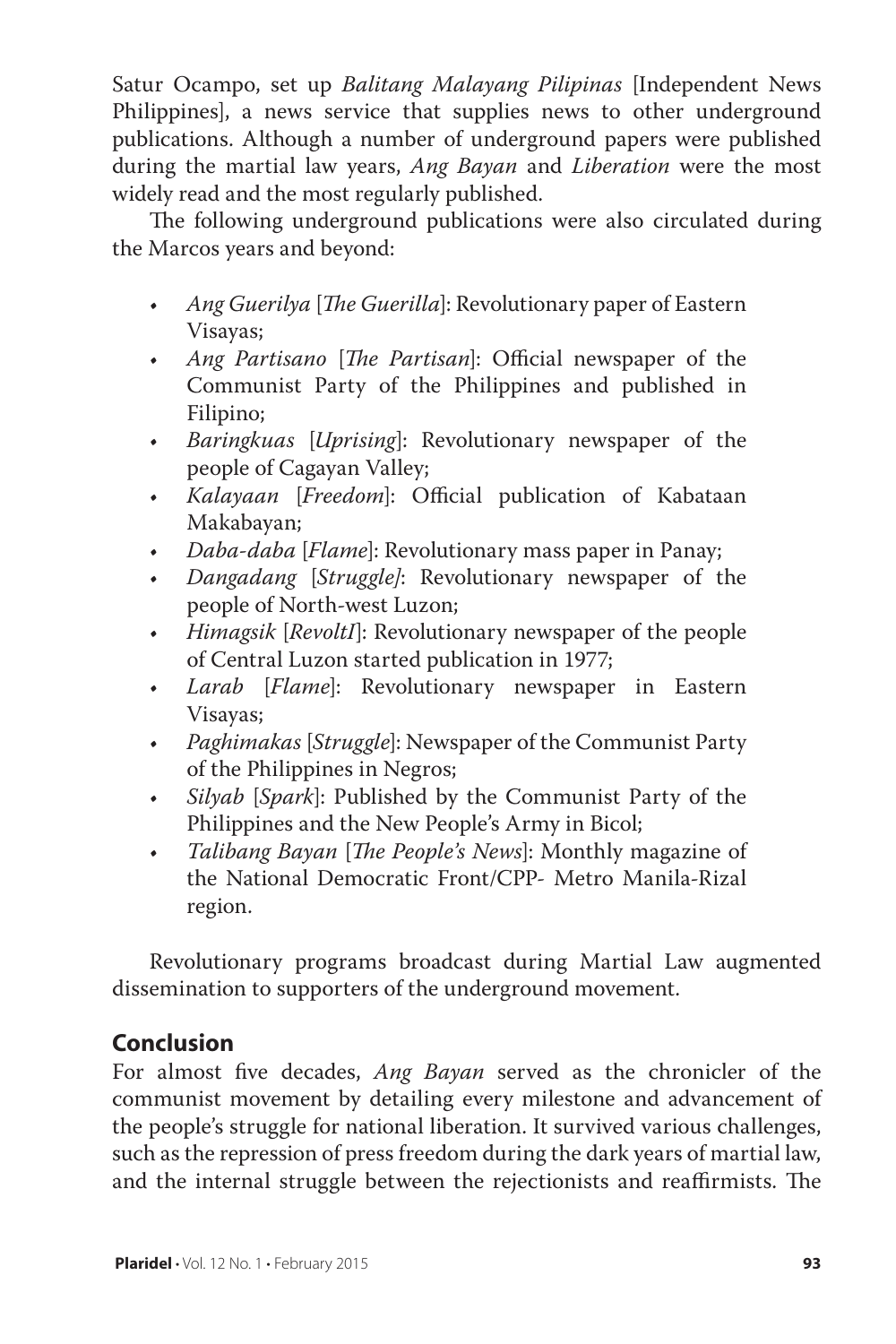underground publication is not immune to technological developments. From a mimeographed publication in the 1960s, *Ang Bayan* managed to wage the people's revolution online in 1998 with help from the NDFP.

Former *Ang Bayan* staffer, Malay, said that the underground publication "gave tangible affirmation that the movement was making progress, scoring victories" (personal communication, May 15, 2015). The news articles and editorials in the publication are based on the experiences of revolutionaries and their allies, reflecting events inside the movement. Malay also said: "Maintenance of the news-gathering, production and distribution networks contributed to the extensive functioning of the underground machinery" (personal communication, May 15, 2015). *Ang Bayan*'s success did not depend only on the Central Committee and the AB Collective. Revolutionary correspondents who wrote stories; members who took turns reproducing the publication; and the website administrators who uploaded files and videos have all done their share in making *Ang Bayan* what it is now.

The revolutionary press may have changed its form but not its content. Online or in print, *Ang Bayan* continues to criticize US imperialism, bureaucrat capitalism, and state fascism in all its forms. Online or in print, the people's press continues to draw strength, not from its circulation or number of shares and tweets, but from the people's war and the people's dream for national liberation.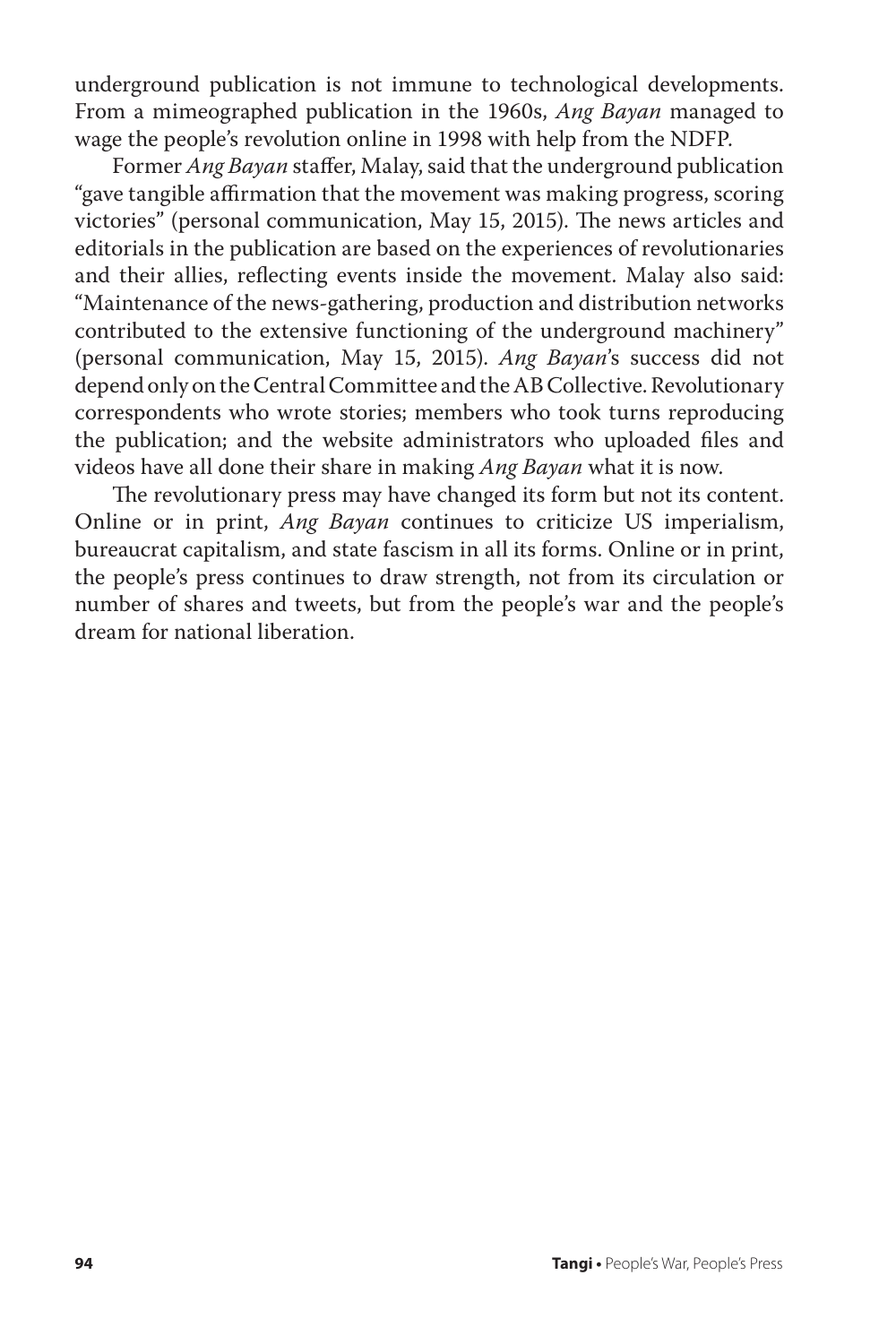#### **References**

AB Iloco edition, (1981). *Ang Bayan*, p. 14.

Abinales, Patricio N. (1996). The revolution falters: The left in Philippine politics after 1986.

Cornell University, new York. Southeast Asian Program Publication (SEAP). ()

Ang Bayan Orientation, History and Situation. (1984, November). *Ang Bayan,* p. 17-22.

- Communist Party of the Philippines. (1972, March 3). Summing up our experience after three years. Retrieved from http://www.philippinerevolution.net/documents/summing-up-our-experienceafter-three-years).
- Communist Party of the Philippines. (n.d.). Mass work. Retrieved from http://www.massline.info/ Philippines/masswork.htm
- CPP-NPA web site is back. (2006, August 1). Zamboanga Journal. Retrieved from http:// zamboangajournal.blogspot.com/2006/08/cpp-npa-website-is-back.html.
- Garcia, R. F. (2001). Comrade torturer. *Philippine Center for Investigative Journalism.* Retrieved from http://pcij.org/imag/SpecialReport/comrade.html )

Guerrero, Amado. (1969, May 1). Rectify Errors, Rebuild the Party. *Ang Bayan* , pp 1-28.

Intensify party rebuilding and the armed struggle .(1969, July). *Ang Bayan*, p. 1.

- Interview with Com. Jose Maria Sison- founding chairman of the Communist Party of the Philippines. (2000). *People's March*, *1*(6). Retrieved from http://www.bannedthought.net/India/PeoplesMarch/ PM1999-2006/archives/2000/aug2k/interview.htm.
- Liwanang, A. (1988). Brief review of the history of the Communist Party of the Philippines: On the occasion of the 20th anniversary of its reestablishment. Retrieved from http://www. philippinerevolution.net/statements/19881226\_brief-review-of-the-history-of-the-communistparty-of-the-philippines.
- Liwanag, A. (1991). Reaffirm our basic principles and carry the revolution forward. http://www. philippinerevolution.net/statements/19881226\_brief-review-of-the-history-of-the-communistparty-of-the-philippines.
- Liwanag, A. (1993). Marxism-Leninism-Mao Zedong thought as guide to the Philippine revolution. Contribution to the international seminar on Mao Zedong thought. Retrieved from http://www. philippinerevolution.net/cgi-bin/cpp/pdocs.pl?id=marxe. Link is broken
- Malay, C. S. (2006, February). Heroes of press freedom: The underground press in the time of Marcos. *Center for Media Freedom and Responsibility*. Retrieved from http://www.cmfr-phil.org/2006/12/27/ heroes-of-press-freedom-the-underground-press-in-the-time-of-marcos/.

Marcos is Toppled, Aquino is New President. (1986, February) *Ang Bayan*, pp. 1-3.

New People's Army punishes U.S. imperialists. (1969, August). *Ang Bayan*, p. 7.

New People's Army scores victories. (1969, August). *Ang Bayan*, p. 6.

Ofreneo, R. P. (1986). The manipulated press: A history of Philippine journalism since 1945. (2nd ed). Manila. Solar Publishing Corporation. Is it 1984 or 1986?

Our Liberation Lies in People's War. (1986, January). *Liberation.* p. 1 -4.

Pahayag ng Komite Sentral sa ika-19 taon ng muling pagkakatatag. (1987, December). *Ang Bayan*, pp. 1-7.